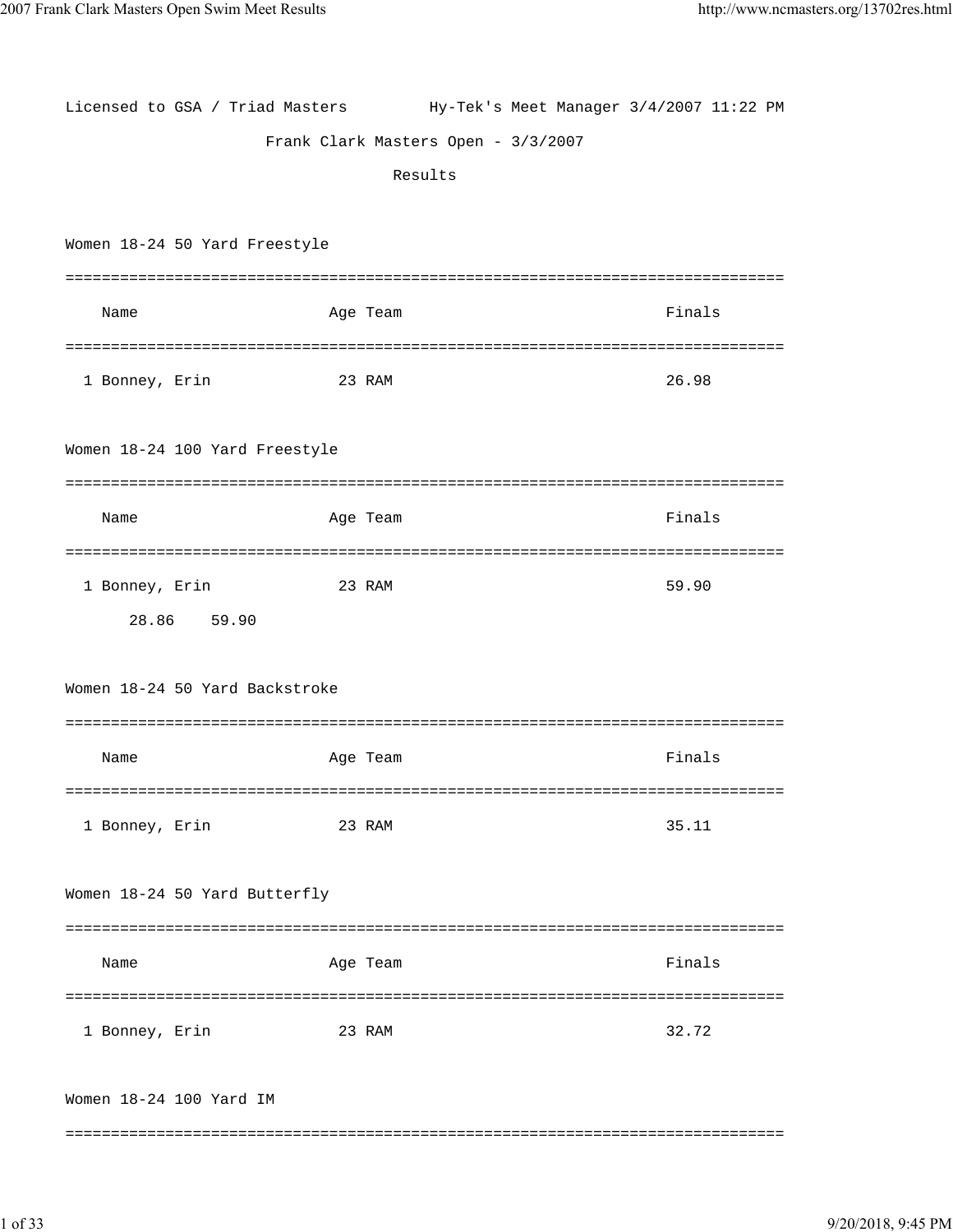| Name                           | Age Team | Finals  |
|--------------------------------|----------|---------|
|                                |          |         |
| 1 Bonney, Erin                 | 23 RAM   | 1:12.04 |
| 32.54 1:12.04                  |          |         |
|                                |          |         |
| Women 25-29 50 Yard Freestyle  |          |         |
|                                |          |         |
| Name                           | Age Team | Finals  |
|                                |          |         |
| 1 Brady, Kelly                 | 28 RAM   | 29.74   |
| 2 Newton, Danielle             | 28 DAMA  | 31.23   |
| 3 Raines, Meganne              | 26 GCYM  | 32.68   |
| 4 Hawley, Kate                 | 26 RAM   | 33.79   |
| 5 Feimster, Melissa            | 28 TMS   | 36.38   |
|                                |          |         |
| Women 25-29 100 Yard Freestyle |          |         |
|                                |          |         |
| Name                           | Age Team | Finals  |
|                                |          |         |
| 1 Raines, Meganne              | 26 GCYM  | 1:08.93 |
| 33.62 1:08.93                  |          |         |
| 2 Brady, Kelly                 | 28 RAM   | 1:12.66 |
| 34.91 1:12.66                  |          |         |
|                                |          |         |
| Women 25-29 200 Yard Freestyle |          |         |
|                                |          |         |
| Name                           | Age Team | Finals  |
|                                |          |         |
| 1 Raines, Meganne              | 26 GCYM  | 2:30.64 |
| 34.94 1:13.31 1:53.03 2:30.64  |          |         |
|                                |          |         |
| Women 25-29 500 Yard Freestyle |          |         |
|                                |          |         |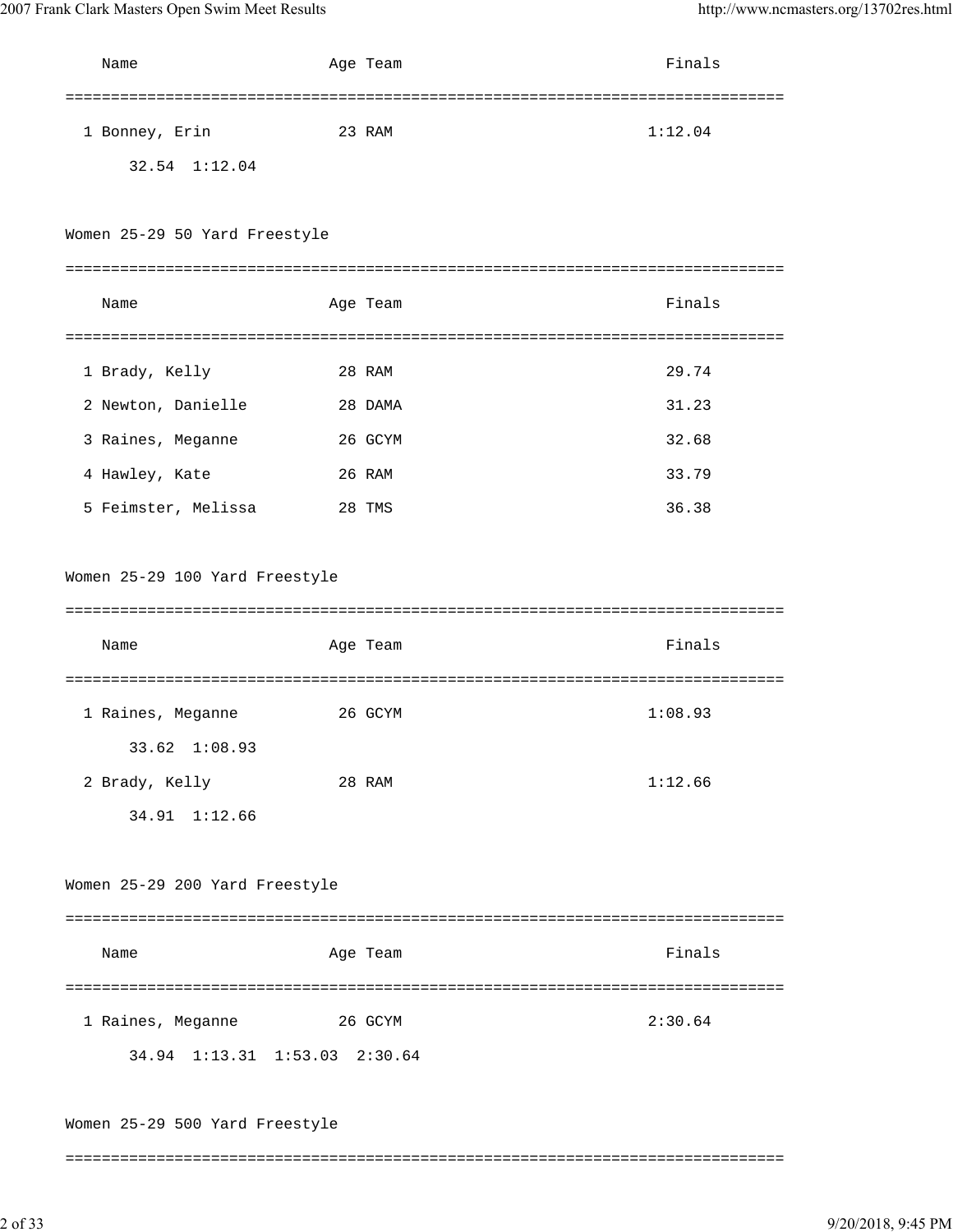| Name                            | Age Team                            | Finals                                                                |
|---------------------------------|-------------------------------------|-----------------------------------------------------------------------|
|                                 |                                     |                                                                       |
| 1 Hawley, Kate                  | 26 RAM                              | 6:41.16                                                               |
|                                 |                                     | 36.06 1:16.36 1:57.00 2:37.96 3:19.39 4:00.21 4:40.91 5:22.28         |
| $6:03.35$ $6:41.16$             |                                     |                                                                       |
| 2 Montieth, Kate                | 29 DAMA                             | 7:17.68                                                               |
|                                 |                                     | 38.93 1:21.67 2:06.05 2:50.39 3:35.03 4:19.91 5:05.18 5:50.16         |
| $6:34.84$ 7:17.68               |                                     |                                                                       |
| Women 25-29 1000 Yard Freestyle |                                     |                                                                       |
|                                 |                                     | Finals                                                                |
| Name                            | Age Team                            |                                                                       |
|                                 |                                     |                                                                       |
| 1 Hawley, Kate                  | 26 RAM                              | 13:36.87                                                              |
|                                 |                                     | 36.46 1:16.26 1:57.45 2:38.48 3:19.97 4:01.43 4:43.11 5:24.31         |
|                                 |                                     | 6:06.70 6:47.87 7:29.40 8:10.88 8:52.96 9:34.71 10:15.45 10:57.26     |
|                                 | 11:38.23 12:18.83 12:59.58 13:36.87 |                                                                       |
| 2 Montieth, Kate                | 29 DAMA                             | 14:31.56                                                              |
| 38.30                           |                                     | $1:19.30$ $2:02.16$ $2:45.68$ $3:29.58$ $4:13.41$ $4:57.66$ $5:42.32$ |
|                                 |                                     | 6:26.67 7:11.07 7:55.35 8:40.07 9:24.08 10:08.35 10:52.52 11:36.86    |
|                                 | 12:20.83 13:04.89 13:48.87 14:31.56 |                                                                       |
| Women 25-29 50 Yard Backstroke  |                                     |                                                                       |
| Name                            | Age Team                            | Finals                                                                |
|                                 |                                     |                                                                       |
| 1 Brady, Kelly                  | 28 RAM                              | 35.13                                                                 |
| Women 25-29 100 Yard Backstroke |                                     |                                                                       |
| Name                            | Age Team                            | Finals                                                                |
|                                 |                                     |                                                                       |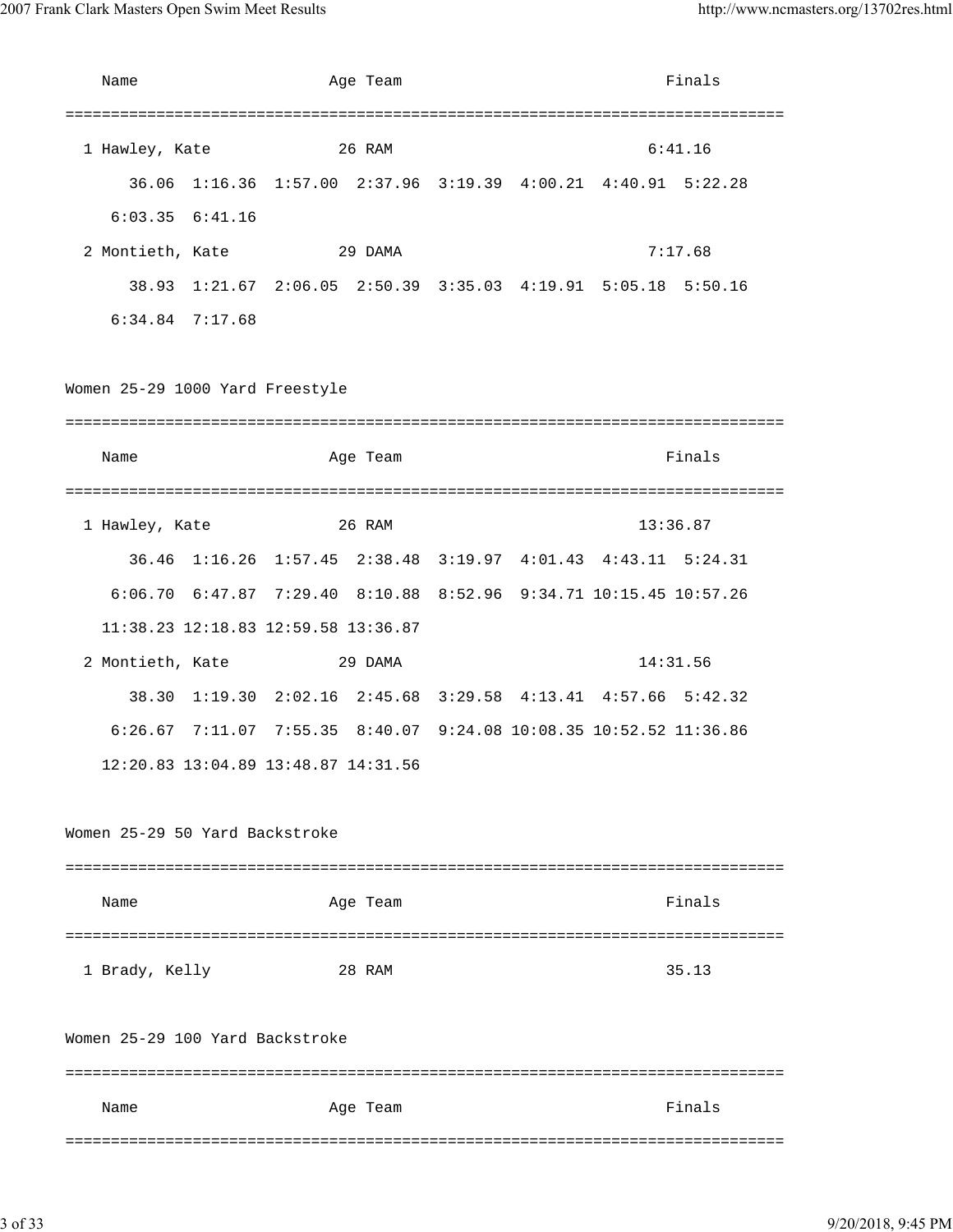| 1 Raines, Meganne                 | 26 GCYM  | 1:23.02 |
|-----------------------------------|----------|---------|
| 40.48 1:23.02                     |          |         |
|                                   |          |         |
| Women 25-29 50 Yard Breaststroke  |          |         |
|                                   |          |         |
| Name                              | Age Team | Finals  |
|                                   |          |         |
| 1 Amweg, Meri                     | 27 TMS   | 39.89   |
| 2 Brady, Kelly                    | 28 RAM   | 40.40   |
| 3 Newton, Danielle                | 28 DAMA  | 40.95   |
| 4 Hawley, Kate                    | 26 RAM   | 42.91   |
| 5 Feimster, Melissa               | 28 TMS   | 45.56   |
|                                   |          |         |
| Women 25-29 100 Yard Breaststroke |          |         |
|                                   |          |         |
| Name                              | Age Team | Finals  |
|                                   |          |         |
| 1 Feimster, Melissa 28 TMS        |          | 1:38.01 |
| 47.22 1:38.01                     |          |         |
|                                   |          |         |
| Women 25–29 200 Yard Breaststroke |          |         |
|                                   |          |         |
| Name                              | Age Team | Finals  |
|                                   |          |         |
| 1 Newton, Danielle                | 28 DAMA  | 3:12.42 |
| 44.63 1:34.23 2:23.79 3:12.42     |          |         |
|                                   |          |         |
| Women 25-29 100 Yard Butterfly    |          |         |
|                                   |          |         |
| Name                              | Age Team | Finals  |
|                                   |          |         |
| 1 Raines, Meganne                 | 26 GCYM  | 1:15.83 |

35.01 1:15.83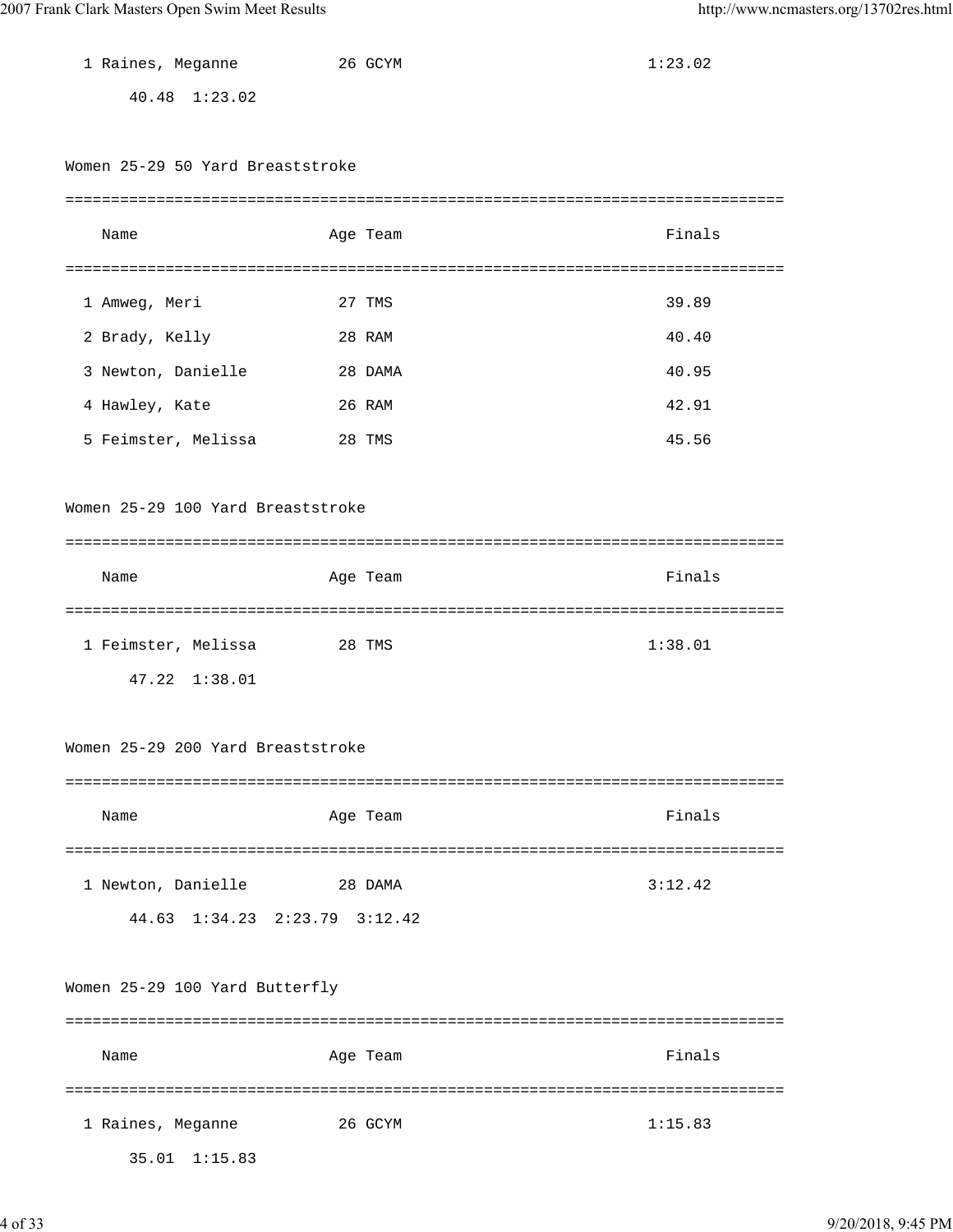| Women 25-29 100 Yard IM           |          |         |
|-----------------------------------|----------|---------|
| Name                              | Age Team | Finals  |
|                                   |          |         |
| 1 Brady, Kelly                    | 28 RAM   | 1:16.54 |
| 34.96 1:16.54                     |          |         |
| 2 Amweg, Meri                     | 27 TMS   | 1:17.97 |
| 37.09 1:17.97                     |          |         |
| 3 Newton, Danielle                | 28 DAMA  | 1:20.15 |
| 35.25 1:20.15                     |          |         |
| 4 Hawley, Kate                    | 26 RAM   | 1:24.81 |
| 40.51 1:24.81                     |          |         |
| 5 Montieth, Kate                  | 29 DAMA  | 1:25.56 |
| 39.45 1:25.56                     |          |         |
|                                   |          |         |
| Women 25-29 200 Yard IM           |          |         |
|                                   |          |         |
| Name                              | Age Team | Finals  |
|                                   |          |         |
| 1 Raines, Meganne                 | 26 GCYM  | 2:50.74 |
| 35.01 1:20.05 2:09.76 2:50.74     |          |         |
|                                   |          |         |
| Women 30-34 50 Yard Breaststroke  |          |         |
|                                   |          |         |
| Name                              | Age Team | Finals  |
|                                   |          |         |
| 1 Tandlmayer, Missy               | 30 TMS   | 36.47   |
| Women 30-34 100 Yard Breaststroke |          |         |
| Name                              | Age Team | Finals  |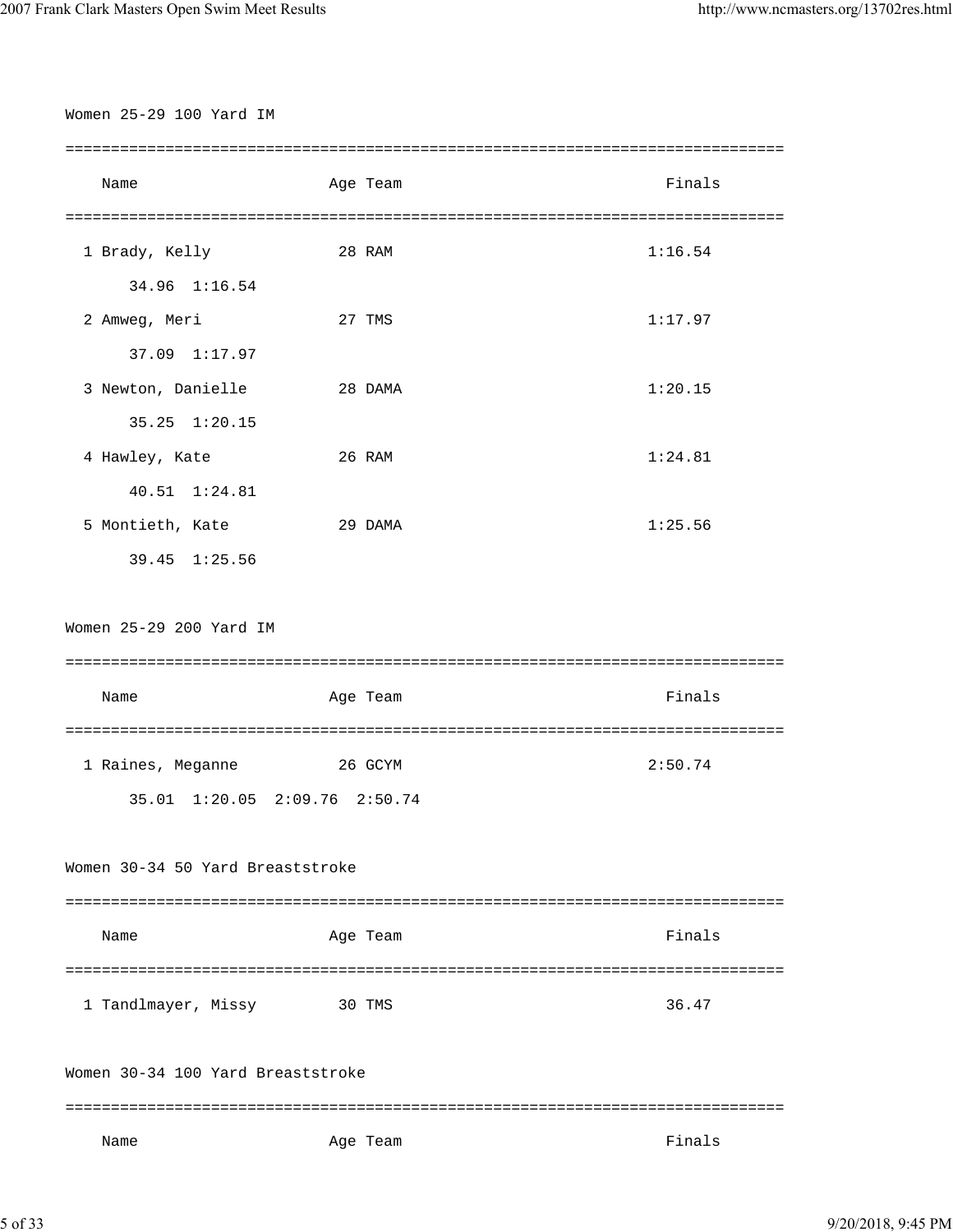| 1 Tandlmayer, Missy<br>1:20.70<br>30 TMS                                                                                                  |  |
|-------------------------------------------------------------------------------------------------------------------------------------------|--|
| 38.53 1:20.70                                                                                                                             |  |
|                                                                                                                                           |  |
| Women 30-34 100 Yard IM                                                                                                                   |  |
|                                                                                                                                           |  |
| Finals<br>Name<br>Age Team                                                                                                                |  |
|                                                                                                                                           |  |
| 1 Tandlmayer, Missy<br>1:11.99<br>30 TMS                                                                                                  |  |
| 34.12 1:11.99                                                                                                                             |  |
|                                                                                                                                           |  |
| Women 35-39 100 Yard Freestyle                                                                                                            |  |
|                                                                                                                                           |  |
| Finals<br>Name<br>Age Team                                                                                                                |  |
|                                                                                                                                           |  |
| 1 Forgrave, Kristina<br>1:07.98<br>36 NCMS                                                                                                |  |
| 33.74 1:07.98                                                                                                                             |  |
|                                                                                                                                           |  |
| Women 35-39 200 Yard Freestyle                                                                                                            |  |
|                                                                                                                                           |  |
| Finals<br>Age Team<br>Name                                                                                                                |  |
|                                                                                                                                           |  |
| 1 Forgrave, Kristina<br>2:29.75<br>36 NCMS                                                                                                |  |
| 34.49 1:11.80 1:51.20 2:29.75                                                                                                             |  |
|                                                                                                                                           |  |
| Women 35-39 1000 Yard Freestyle                                                                                                           |  |
|                                                                                                                                           |  |
| Finals<br>Name<br>Age Team                                                                                                                |  |
|                                                                                                                                           |  |
| 1 Forgrave, Kristina<br>14:04.94<br>36 NCMS                                                                                               |  |
|                                                                                                                                           |  |
|                                                                                                                                           |  |
| 36.27 1:15.45 1:56.24 2:38.05 3:20.48 4:03.10 4:45.81 5:28.48<br>6:11.47  6:54.50  7:38.31  8:20.91  9:04.80  9:47.98  10:31.00  11:14.15 |  |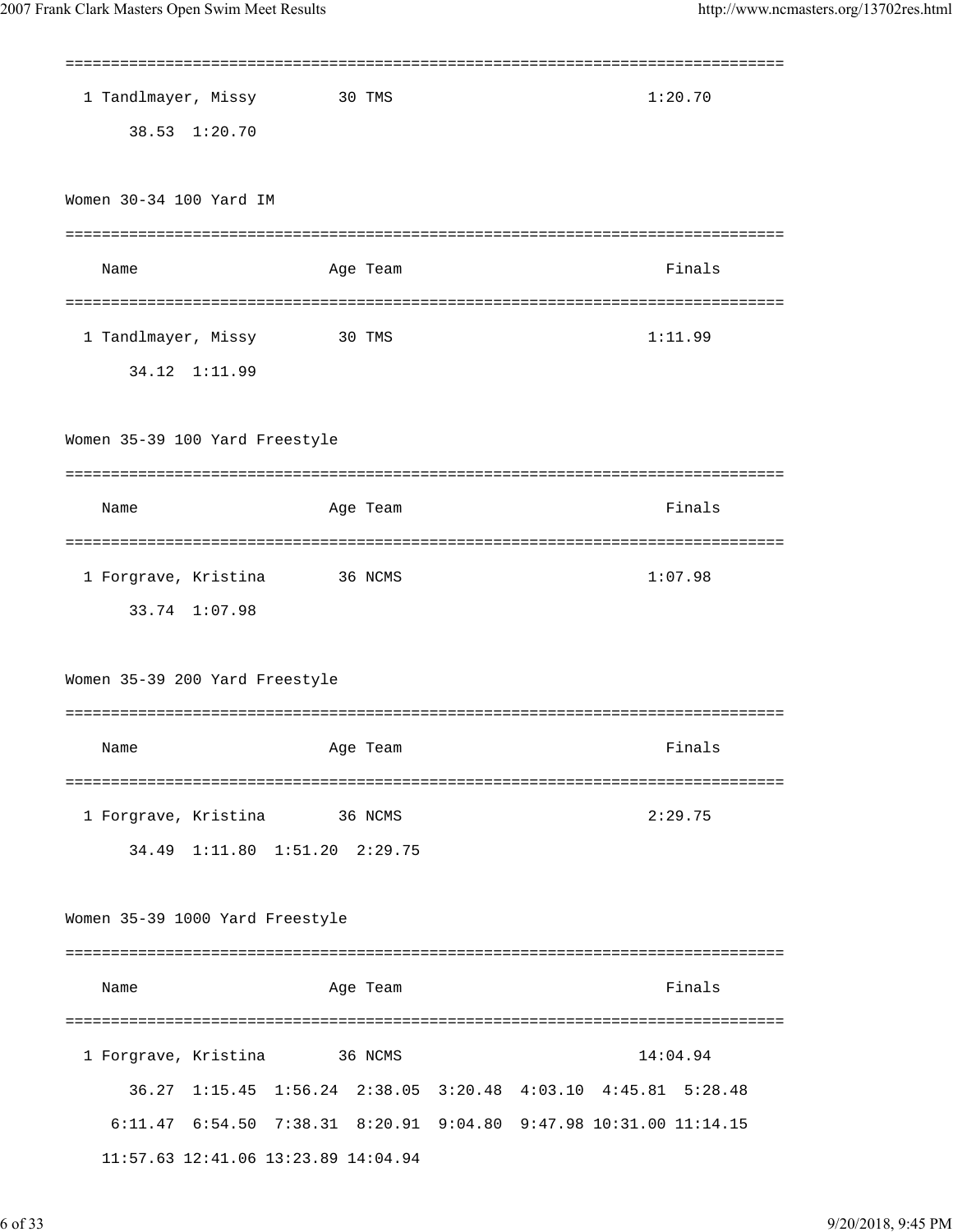| Women 35-39 100 Yard Backstroke |          |         |  |
|---------------------------------|----------|---------|--|
|                                 |          |         |  |
| Name                            | Age Team | Finals  |  |
|                                 |          |         |  |
| 1 Forgrave, Kristina            | 36 NCMS  | 1:27.44 |  |
| $1:27.55$ $1:27.44$             |          |         |  |
|                                 |          |         |  |
| Women 35-39 100 Yard IM         |          |         |  |
|                                 |          | ======= |  |
| Name                            | Age Team | Finals  |  |
|                                 |          |         |  |
| 1 Forgrave, Kristina            | 36 NCMS  | 1:21.26 |  |
| 39.63 1:21.26                   |          |         |  |
|                                 |          |         |  |
| Women 35-39 200 Yard IM         |          |         |  |
|                                 |          | ======= |  |
| Name                            | Age Team | Finals  |  |
|                                 |          |         |  |
| 1 Forgrave, Kristina            | 36 NCMS  | 2:51.76 |  |
| 38.64 1:24.06 2:14.83 2:51.76   |          |         |  |
|                                 |          |         |  |
| Women 45-49 100 Yard Freestyle  |          |         |  |
|                                 |          |         |  |
| Name                            | Age Team | Finals  |  |
|                                 |          |         |  |
| 1 Garrou, Terri                 | 49 LENR  | 1:23.82 |  |
| 39.83 1:23.82                   |          |         |  |
|                                 |          |         |  |
| Women 45-49 200 Yard Freestyle  |          |         |  |
|                                 |          |         |  |
| Name                            | Age Team | Finals  |  |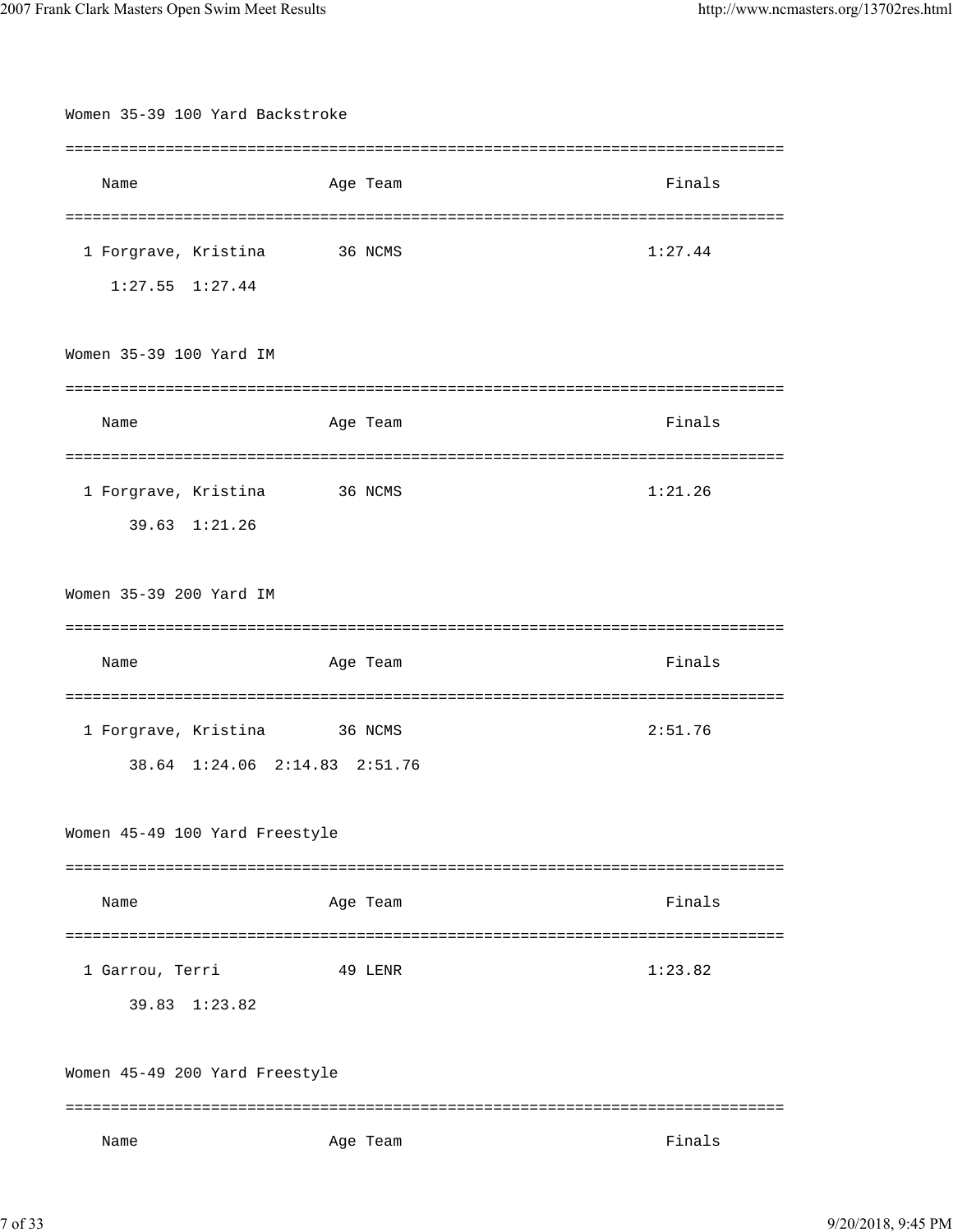| 1 McKenzie, Susan               | 45 NCMS                                                           |  |  | 2:31.49  |
|---------------------------------|-------------------------------------------------------------------|--|--|----------|
|                                 | 32.47 1:10.63 1:50.77 2:31.49                                     |  |  |          |
|                                 | 2 Garrou, Terri 49 LENR                                           |  |  | 3:05.07  |
|                                 | 41.59 1:28.21 2:17.25 3:05.07                                     |  |  |          |
|                                 |                                                                   |  |  |          |
| Women 45-49 1000 Yard Freestyle |                                                                   |  |  |          |
|                                 |                                                                   |  |  |          |
| Name                            | Age Team                                                          |  |  | Finals   |
|                                 |                                                                   |  |  |          |
|                                 | 1 McKenzie, Susan 45 NCMS                                         |  |  | 13:59.19 |
|                                 | 34.60 1:13.75 1:54.56 2:36.03 3:17.47 3:59.64 4:42.31 5:24.99     |  |  |          |
|                                 | 6:07.87 6:49.26 7:31.84 8:15.07 8:58.51 9:41.95 10:25.83 11:09.41 |  |  |          |
|                                 | 11:53.67 12:37.02 13:20.27 13:59.19                               |  |  |          |
|                                 |                                                                   |  |  |          |
| Women 45-49 200 Yard Backstroke |                                                                   |  |  |          |
|                                 |                                                                   |  |  |          |
| Name                            | Age Team                                                          |  |  | Finals   |
|                                 |                                                                   |  |  |          |
| 1 McKenzie, Susan               | 45 NCMS                                                           |  |  | 2:50.52  |
|                                 | 39.28 1:22.36 2:08.20 2:50.52                                     |  |  |          |
|                                 |                                                                   |  |  |          |
| Women 45-49 50 Yard Butterfly   |                                                                   |  |  |          |
|                                 |                                                                   |  |  |          |
| Name                            | Age Team                                                          |  |  | Finals   |
|                                 |                                                                   |  |  |          |
| 1 Garrou, Terri                 | 49 LENR                                                           |  |  | 45.43    |
|                                 |                                                                   |  |  |          |
| Women 45-49 200 Yard IM         |                                                                   |  |  |          |
|                                 |                                                                   |  |  |          |
| Name                            | Age Team                                                          |  |  | Finals   |
|                                 |                                                                   |  |  |          |
| 1 Garrou, Terri                 | 49 LENR                                                           |  |  | 3:33.28  |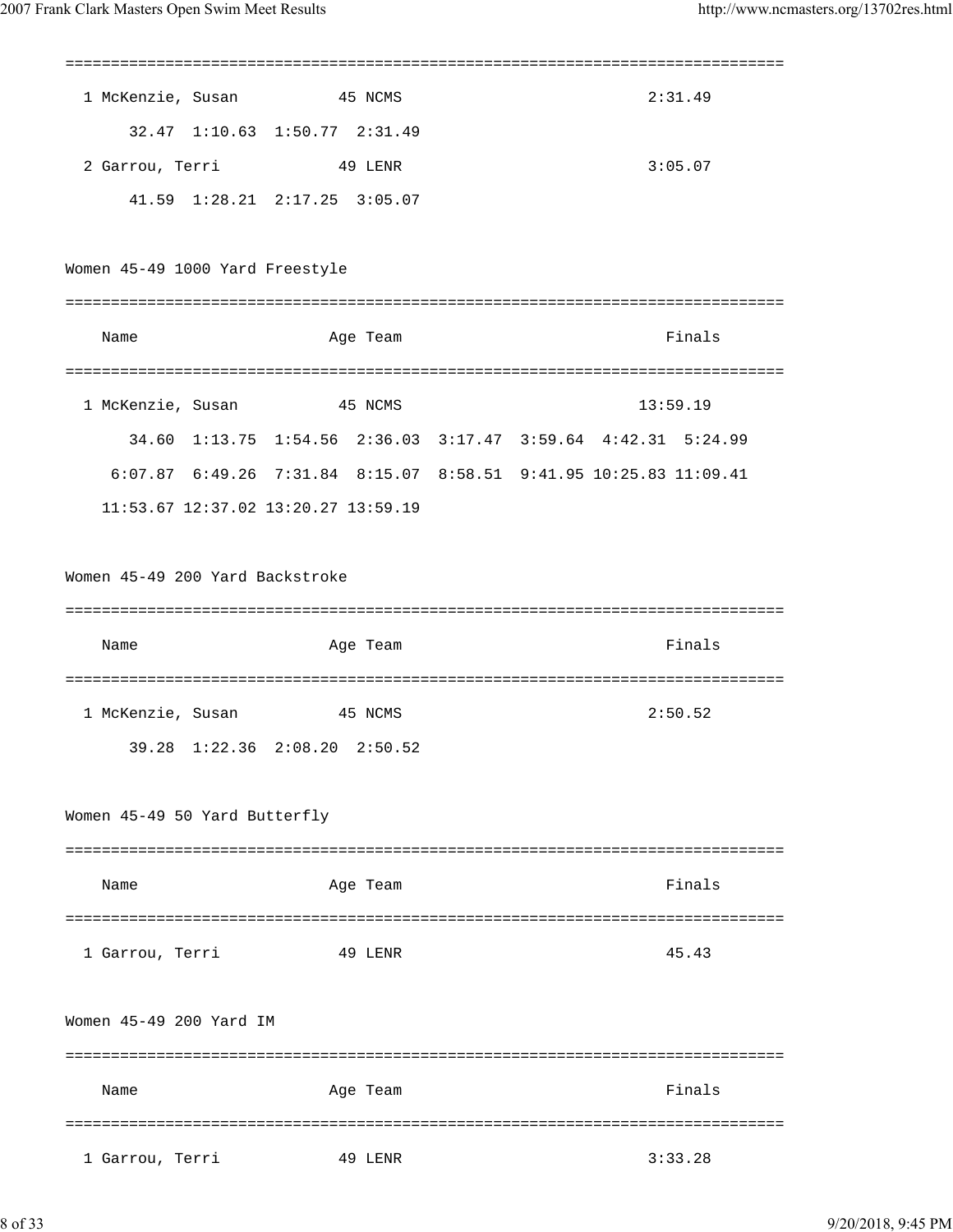46.22 1:40.12 2:42.90 3:33.28

| Women 50-54 50 Yard Freestyle  |                               |         |
|--------------------------------|-------------------------------|---------|
| Name                           | Age Team                      | Finals  |
| 1 Massengale, Susan            | 53 RAM                        | 37.22   |
| 2 Mays, Janet                  | 50 GCYM                       | 37.67   |
| 3 Watt, Loraine                | 51 NCMS                       | 49.37   |
| Women 50-54 100 Yard Freestyle |                               |         |
| Name                           | Age Team                      | Finals  |
| 1 Smith, Alison                | 52 NCMS                       | 1:24.91 |
| 38.67 1:24.91                  |                               |         |
| 2 Massengale, Susan            | 53 RAM                        | 1:27.89 |
| 40.65 1:27.89                  |                               |         |
| 3 Watt, Loraine                | 51 NCMS                       | 1:46.75 |
| 51.84 1:46.75                  |                               |         |
| Women 50-54 200 Yard Freestyle |                               |         |
| Name                           | Age Team                      | Finals  |
| 1 Smith, Alison                | 52 NCMS                       | 3:03.70 |
| 41.54 1:28.45 2:16.97 3:03.70  |                               |         |
| 2 Mays, Janet                  | 50 GCYM                       | 3:33.45 |
| 45.78 1:41.99 2:41.53 3:33.45  |                               |         |
| 3 Watt, Loraine                | 51 NCMS                       | 3:48.67 |
|                                | 51.76 1:48.73 2:48.67 3:48.67 |         |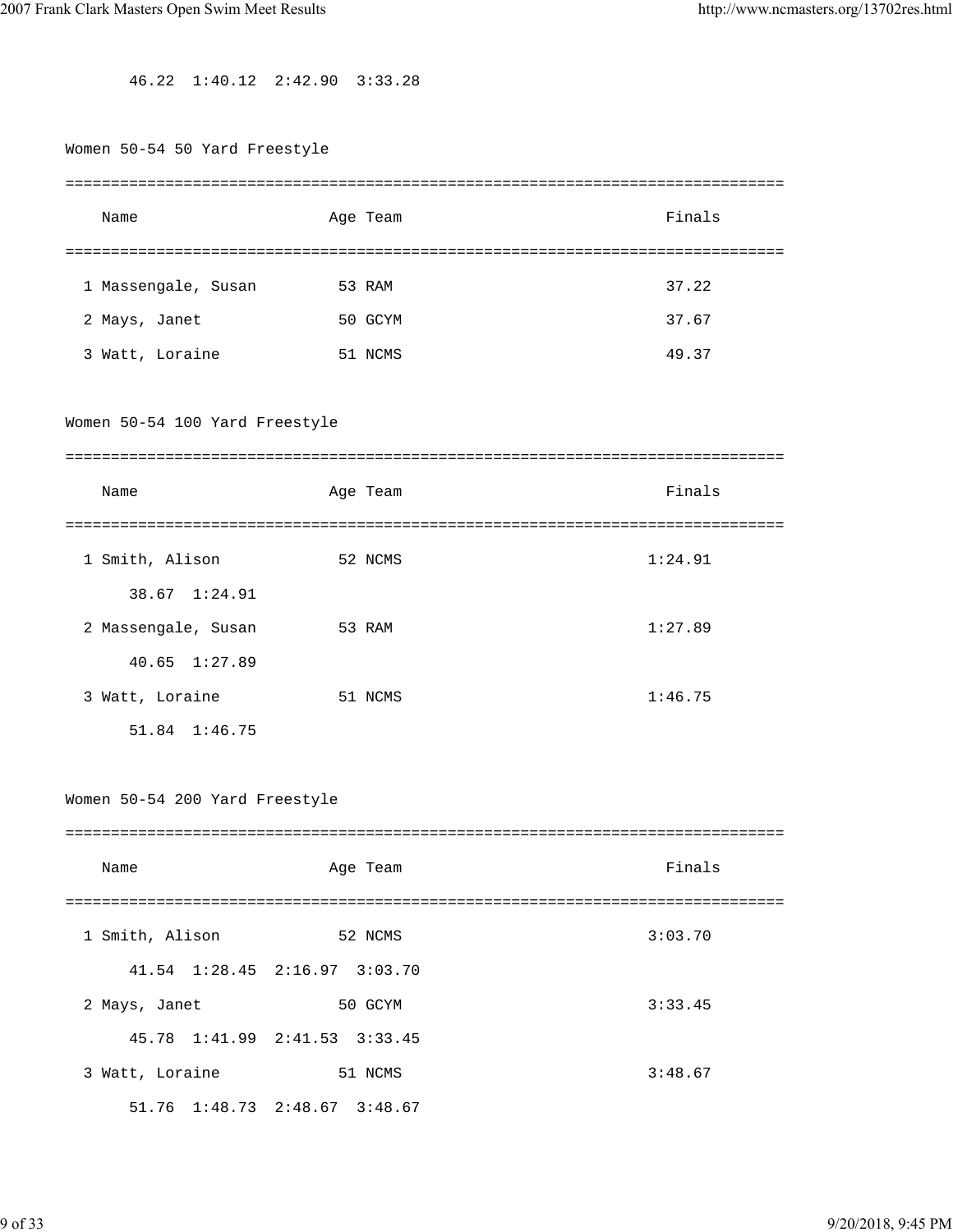| Women 50-54 500 Yard Freestyle  |                                                                       |                                         |  |          |
|---------------------------------|-----------------------------------------------------------------------|-----------------------------------------|--|----------|
| Name                            | Age Team                                                              |                                         |  | Finals   |
| 1 Smith, Alison                 | 52 NCMS                                                               |                                         |  | 8:16.91  |
|                                 |                                                                       |                                         |  |          |
| 43.83 1:31.42 2:20.90           |                                                                       | $4:02.61$ $4:53.36$ $5:44.76$ $6:36.11$ |  |          |
| $7:26.92$ $8:16.91$             |                                                                       |                                         |  |          |
| Women 50-54 1000 Yard Freestyle |                                                                       |                                         |  |          |
|                                 |                                                                       |                                         |  |          |
| Name                            | Age Team                                                              |                                         |  | Finals   |
| 1 Mays, Janet                   | 50 GCYM                                                               |                                         |  | 19:17.74 |
|                                 | 45.90 1:38.57 2:35.24 3:33.21 4:32.99 5:32.89 6:32.48 7:32.00         |                                         |  |          |
|                                 | 8:31.68 9:31.00 10:30.38 11:28.97 12:28.47 13:27.22 14:27.23 15:26.21 |                                         |  |          |
|                                 | 16:25.90 17:26.47 18:25.68 19:17.74                                   |                                         |  |          |
| 2 Watt, Loraine                 | 51 NCMS                                                               |                                         |  | 20:11.57 |
|                                 | 52.99 1:49.90 2:49.97 3:50.27 4:51.07 5:53.39 6:54.93 7:56.50         |                                         |  |          |
|                                 | 8:58.05 9:59.67 11:01.59 12:03.21 13:04.43 14:05.93 15:07.27 16:08.14 |                                         |  |          |
|                                 | 17:10.52 18:11.35 19:12.03 20:11.57                                   |                                         |  |          |
| Women 50-54 50 Yard Backstroke  |                                                                       |                                         |  |          |
|                                 |                                                                       |                                         |  |          |
| Name                            | Age Team                                                              |                                         |  | Finals   |
| 1 Massengale, Susan             | 53 RAM                                                                |                                         |  | 44.92    |
| 2 Watt, Loraine                 | 51 NCMS                                                               |                                         |  | 53.33    |
| Women 50-54 100 Yard Backstroke |                                                                       |                                         |  |          |
| Name                            | Age Team                                                              |                                         |  | Finals   |
|                                 |                                                                       |                                         |  |          |
| 1 Smith, Alison                 | 52 NCMS                                                               |                                         |  | 1:50.09  |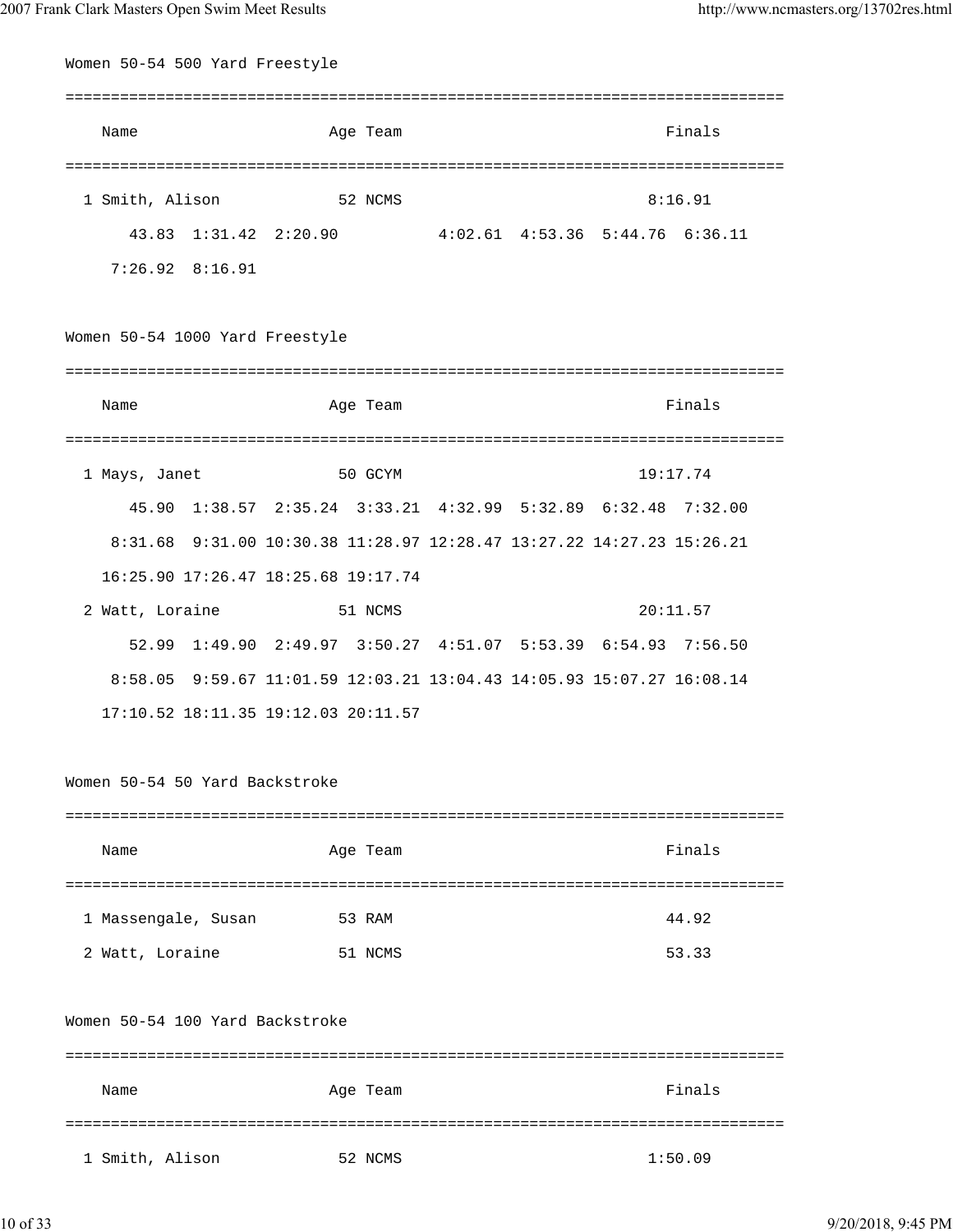| 2 Watt, Loraine                   | 51 NCMS  | 2:00.26 |
|-----------------------------------|----------|---------|
| $1:00.60$ $2:00.26$               |          |         |
|                                   |          |         |
| Women 50-54 50 Yard Breaststroke  |          |         |
|                                   |          |         |
| Name                              | Age Team | Finals  |
|                                   |          |         |
| 1 Mays, Janet                     | 50 GCYM  | 51.03   |
|                                   |          |         |
| Women 50-54 200 Yard Breaststroke |          |         |
|                                   |          |         |
| Name                              | Age Team | Finals  |
|                                   |          |         |
| 1 Leach, Debbie                   | 52 GCYM  | 3:43.44 |
| 54.44 1:51.39 2:48.86 3:43.44     |          |         |
|                                   |          |         |
| Women 50-54 50 Yard Butterfly     |          |         |
|                                   |          |         |
| Name                              | Age Team | Finals  |
|                                   |          |         |
| 1 Massengale, Susan               | 53 RAM   | 47.40   |
|                                   |          |         |
| Women 50-54 100 Yard IM           |          |         |
|                                   |          |         |
| Name                              | Age Team | Finals  |
|                                   |          |         |
| 1 Leach, Debbie                   | 52 GCYM  | 1:38.63 |
| 49.97 1:38.63                     |          |         |
| 2 Smith, Alison                   | 52 NCMS  | 1:46.37 |
| 50.30 1:46.37                     |          |         |

Women 50-54 200 Yard IM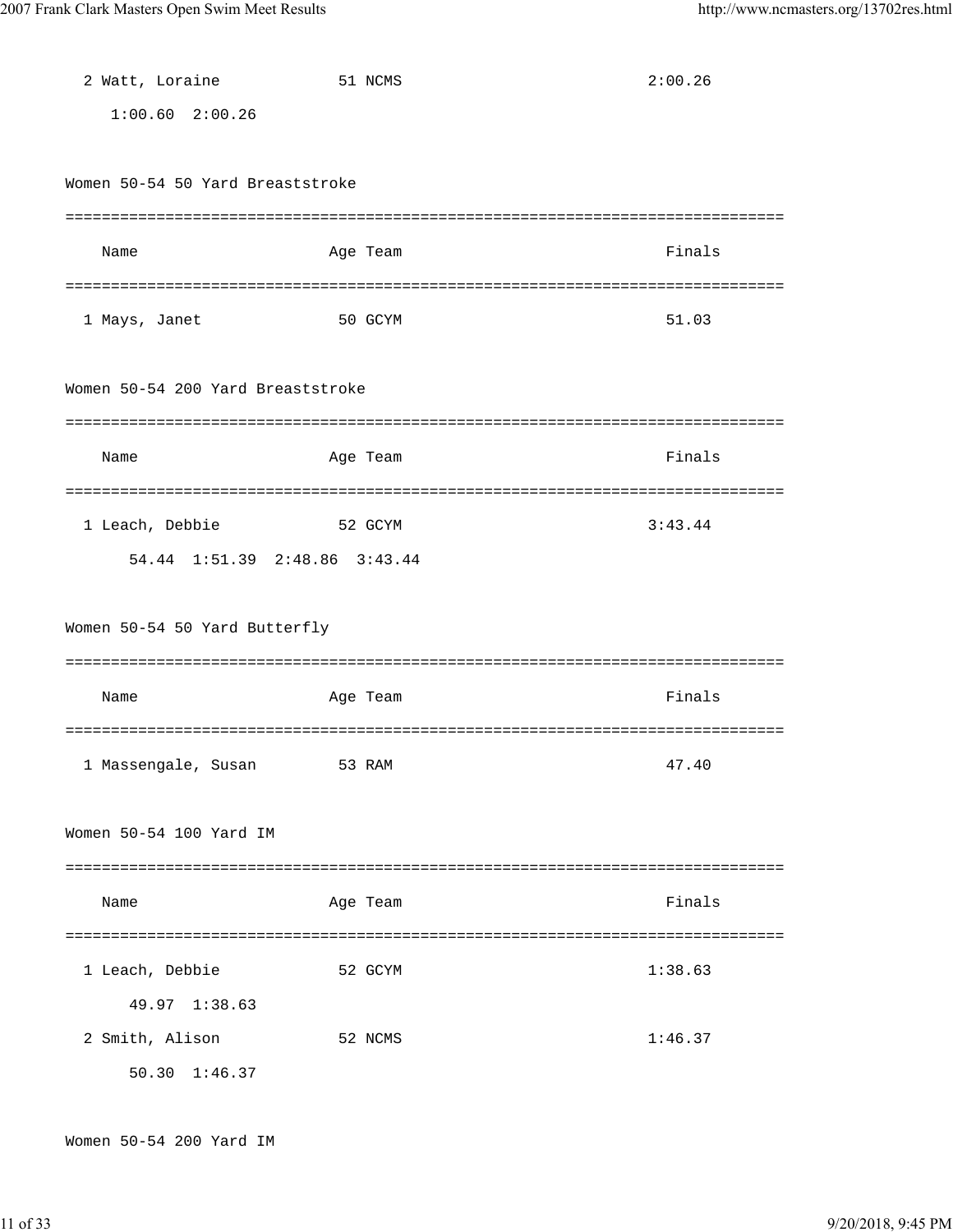| Name                            | Age Team                                                             | Finals                                                                                                     |
|---------------------------------|----------------------------------------------------------------------|------------------------------------------------------------------------------------------------------------|
| 1 Smith, Alison                 | :=======================<br>52 NCMS<br>53.43 1:53.05 3:06.27 3:54.54 | 3:54.54                                                                                                    |
| Women 55-59 50 Yard Freestyle   |                                                                      |                                                                                                            |
| Name                            | Age Team                                                             | Finals                                                                                                     |
|                                 | 1 Braswell, Barbara 55 TMS                                           | 35.08                                                                                                      |
| Women 55-59 100 Yard Freestyle  |                                                                      |                                                                                                            |
| Name                            | Age Team                                                             | Finals                                                                                                     |
| 35.63 1:16.69                   | 1 Braswell, Barbara 55 TMS                                           | 1:16.69                                                                                                    |
| Women 55-59 200 Yard Freestyle  |                                                                      |                                                                                                            |
| Name                            | Age Team                                                             | Finals                                                                                                     |
| 1 Barry, Marcia                 | 58 VMST<br>35.88 1:15.06 1:54.60 2:32.07                             | 2:32.07                                                                                                    |
| Women 55-59 1000 Yard Freestyle |                                                                      |                                                                                                            |
| Name                            | Age Team                                                             | Finals                                                                                                     |
| 1 Barry, Marcia                 | 58 VMST                                                              | 13:35.75                                                                                                   |
| $6:01.59$ $6:42.68$ $7:24.05$   |                                                                      | 36.18 1:15.52 1:55.87 2:36.74 3:17.52 3:58.56 4:39.40 5:20.44<br>8:05.25 8:46.44 9:28.67 10:10.30 10:51.78 |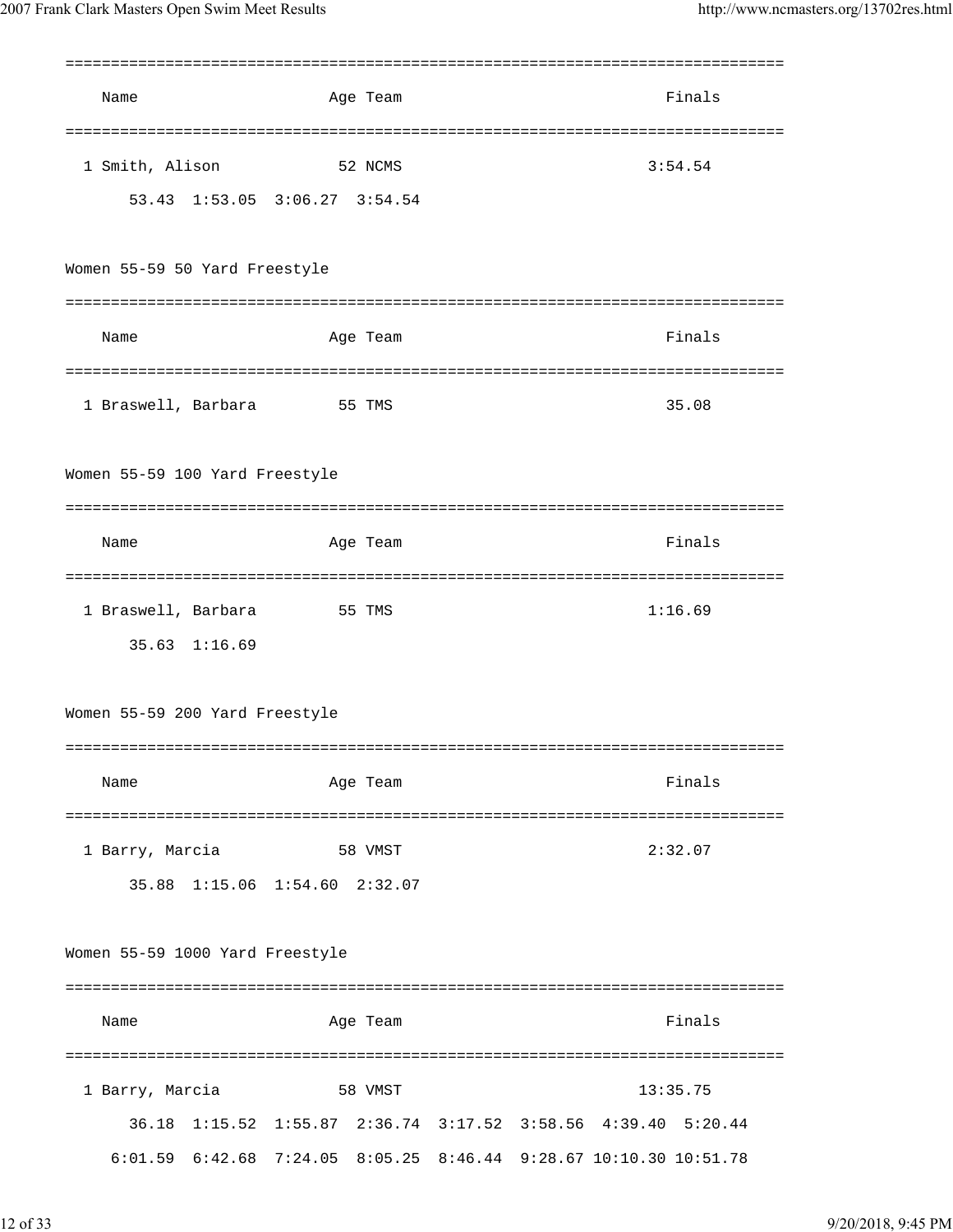11:33.25 12:14.78 12:56.51 13:35.75

Women 55-59 100 Yard Backstroke =============================================================================== Name Age Team Age Team Finals =============================================================================== 1 Barry, Marcia 58 VMST 1:25.01 41.95 1:25.01 2 Braswell, Barbara 55 TMS 1:39.18 46.66 1:39.18 Women 55-59 50 Yard Butterfly =============================================================================== Name **Age Team** Age Team Finals =============================================================================== 1 Braswell, Barbara 55 TMS 42.95 Women 55-59 200 Yard IM =============================================================================== Name **Age Team** Age Team Finals =============================================================================== 1 Barry, Marcia 58 VMST 3:05.52 41.63 1:28.62 2:24.99 3:05.52 Women 65-69 50 Yard Freestyle =============================================================================== Name **Age Team** Age Team **Finals** =============================================================================== 1 Newell, Sally 69 THAT 35.75 Women 65-69 50 Yard Backstroke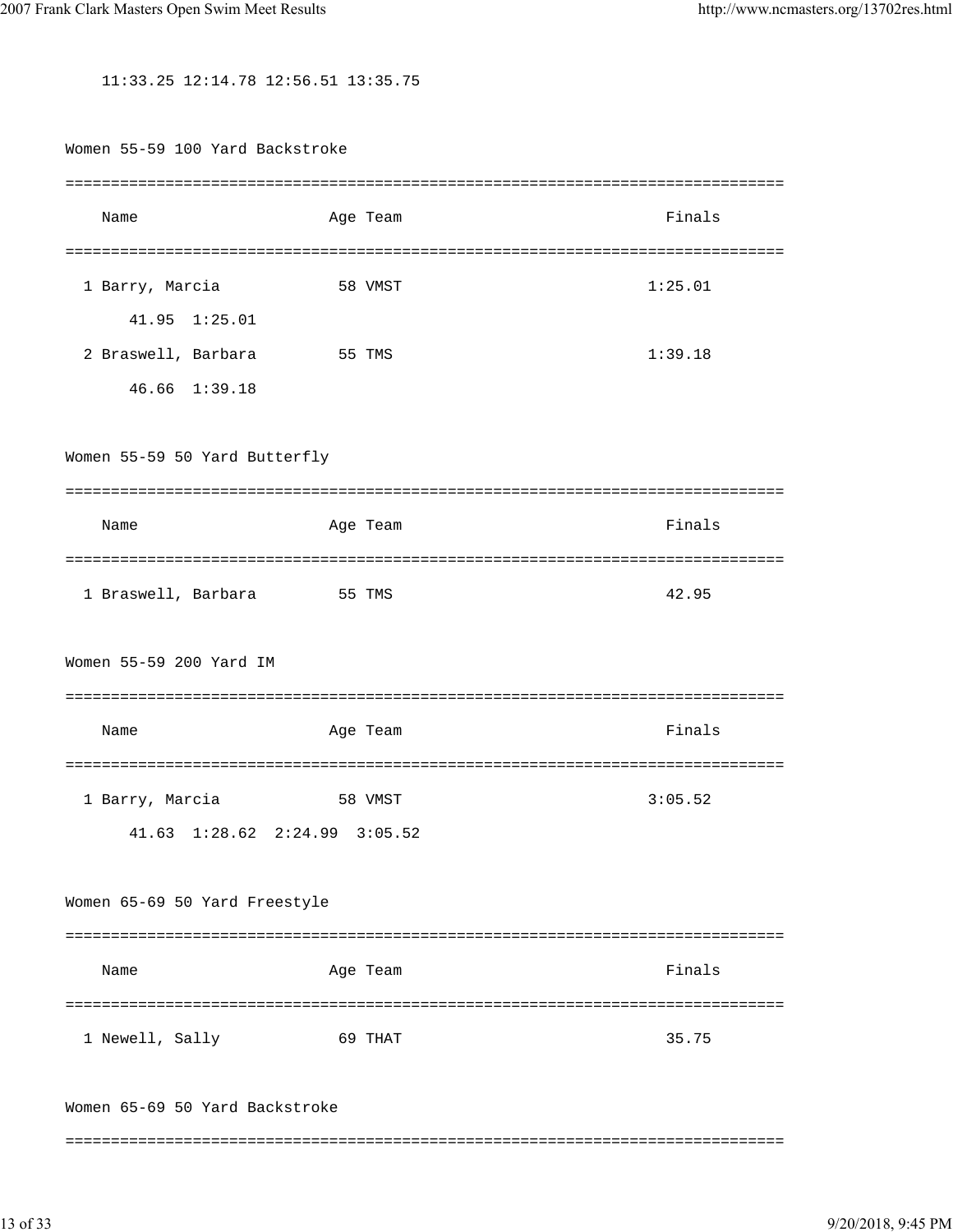| Name                              | Age Team | Finals              |
|-----------------------------------|----------|---------------------|
| 1 Newell, Sally                   | 69 THAT  | 46.17               |
| Women 65-69 50 Yard Breaststroke  |          |                     |
| Name                              | Age Team | =========<br>Finals |
| 1 Newell, Sally                   | 69 THAT  | 45.71               |
| Women 65-69 100 Yard IM           |          |                     |
| Name                              | Age Team | Finals              |
| 1 Newell, Sally<br>47.91 1:36.58  | 69 THAT  | 1:36.58             |
| Women 70-74 50 Yard Freestyle     |          |                     |
|                                   |          |                     |
| Name                              | Age Team | Finals              |
| 1 Robbins-Bonitz, Suzanne 73 THAT |          | 48.33               |
| Women 70-74 50 Yard Backstroke    |          |                     |
| Name                              | Age Team | Finals              |
| 1 Robbins-Bonitz, Suzanne 73 THAT |          | 48.15               |
| Women 70-74 100 Yard Backstroke   |          |                     |
| Name                              | Age Team | Finals              |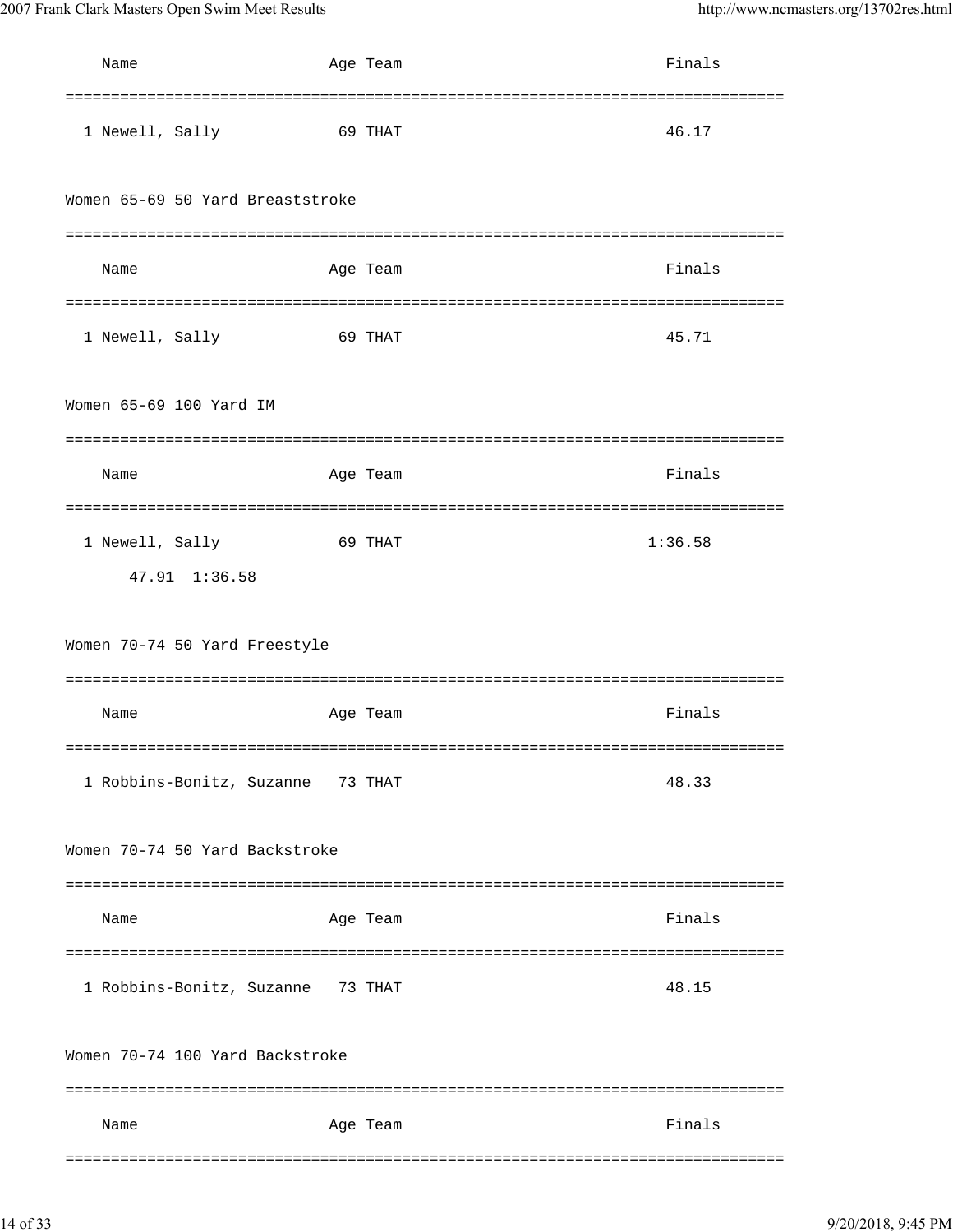| $56.39 \quad 1:54.93$                        |  |
|----------------------------------------------|--|
|                                              |  |
|                                              |  |
| Women 70-74 50 Yard Breaststroke             |  |
|                                              |  |
| Finals<br>Name<br>Age Team                   |  |
|                                              |  |
| 1 Robbins-Bonitz, Suzanne 73 THAT<br>1:02.04 |  |
|                                              |  |
| Women 70-74 100 Yard Breaststroke            |  |
|                                              |  |
| Finals<br>Name<br>Age Team                   |  |
|                                              |  |
| 1 Robbins-Bonitz, Suzanne 73 THAT<br>2:21.18 |  |
| $1:03.48$ $2:21.18$                          |  |
|                                              |  |
| Men 18-24 50 Yard Freestyle                  |  |
|                                              |  |
| Finals<br>Name<br>Age Team                   |  |
|                                              |  |
| 28.31<br>1 King, Patrick<br>22 NCMS          |  |
|                                              |  |
| Men 18-24 100 Yard Freestyle                 |  |
|                                              |  |
| Finals<br>Age Team<br>Name                   |  |
| 1 King, Patrick<br>1:07.95<br>22 NCMS        |  |
| 31.19<br>1:07.95                             |  |
|                                              |  |
| Men 18-24 200 Yard Freestyle                 |  |
|                                              |  |
|                                              |  |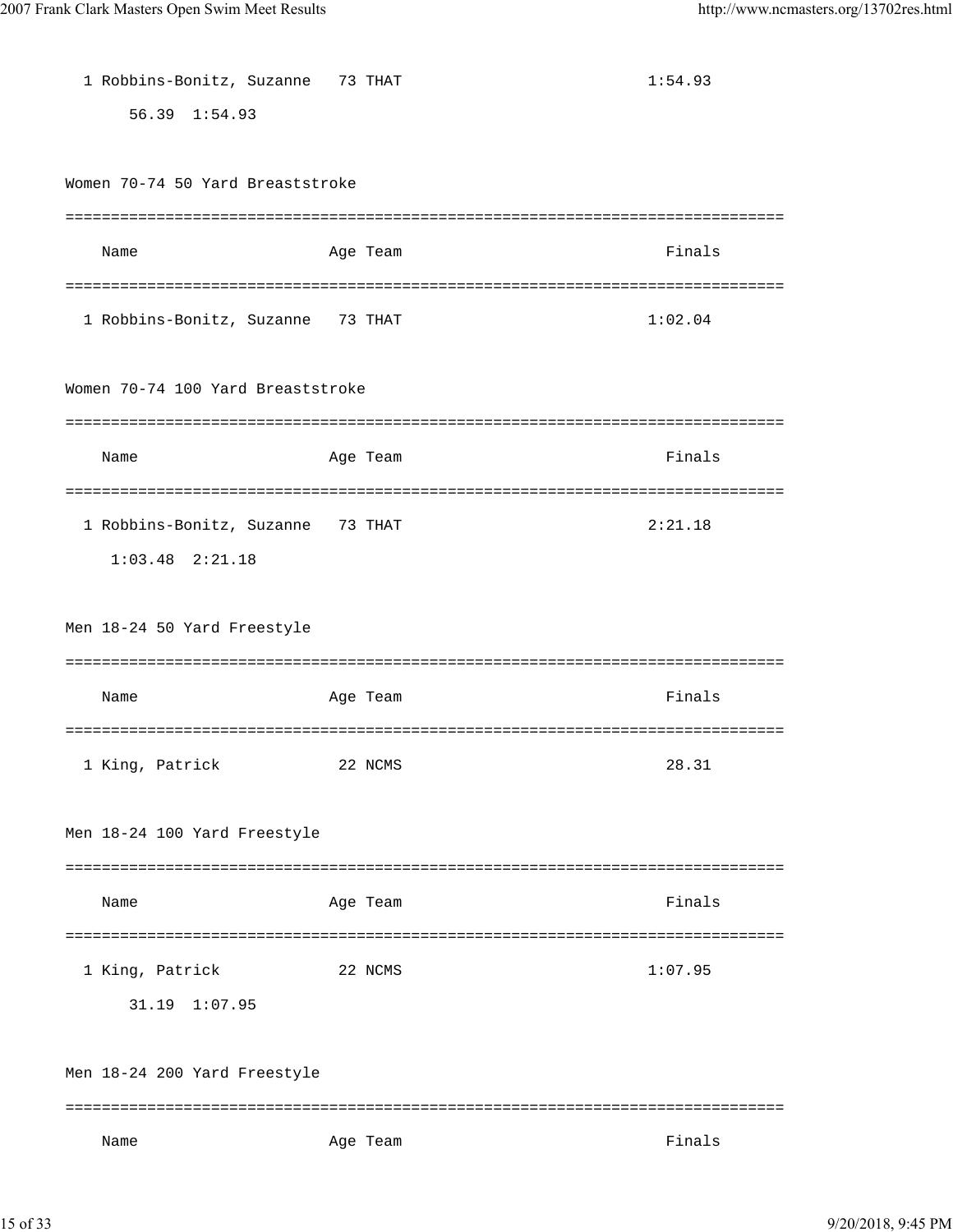| 1 King, Patrick                     | 22 NCMS                       | 2:29.46                                                       |
|-------------------------------------|-------------------------------|---------------------------------------------------------------|
|                                     | 33.02 1:06.59 1:45.79 2:29.46 |                                                               |
|                                     |                               |                                                               |
| Men 18-24 100 Yard IM               |                               |                                                               |
|                                     |                               |                                                               |
| Name                                | Age Team                      | Finals                                                        |
|                                     |                               |                                                               |
| 1 King, Patrick                     | 22 NCMS                       | 1:20.66                                                       |
| 36.05 1:20.66                       |                               |                                                               |
|                                     |                               |                                                               |
|                                     |                               |                                                               |
| Men 18-24 500 Yard Freestyle        |                               |                                                               |
|                                     |                               |                                                               |
| Name                                | Age Team                      | Finals                                                        |
|                                     |                               |                                                               |
| 1 King, Patrick                     | 22 NCMS                       | 7:47.43                                                       |
|                                     |                               | 37.99 1:21.03 2:08.88 2:57.83 3:46.88 4:35.75 5:24.25 6:11.59 |
| $7:00.26$ $7:47.43$                 |                               |                                                               |
|                                     |                               |                                                               |
| Men 25-29 50 Yard Freestyle         |                               |                                                               |
|                                     |                               |                                                               |
| Name                                | Age Team                      | Finals                                                        |
|                                     |                               |                                                               |
| 1 Caruth, Joseph                    | 25 DAMA                       | 26.71                                                         |
|                                     |                               |                                                               |
| Men 25-29 100 Yard Freestyle        |                               |                                                               |
|                                     |                               |                                                               |
| Name                                | Age Team                      | Finals                                                        |
|                                     |                               |                                                               |
|                                     |                               |                                                               |
|                                     | 29 TMS                        | 53.09                                                         |
| 1 Medendorp, Mark<br>25.41<br>53.09 |                               |                                                               |
| 2 Caruth, Joseph                    | 25 DAMA                       | 1:00.37                                                       |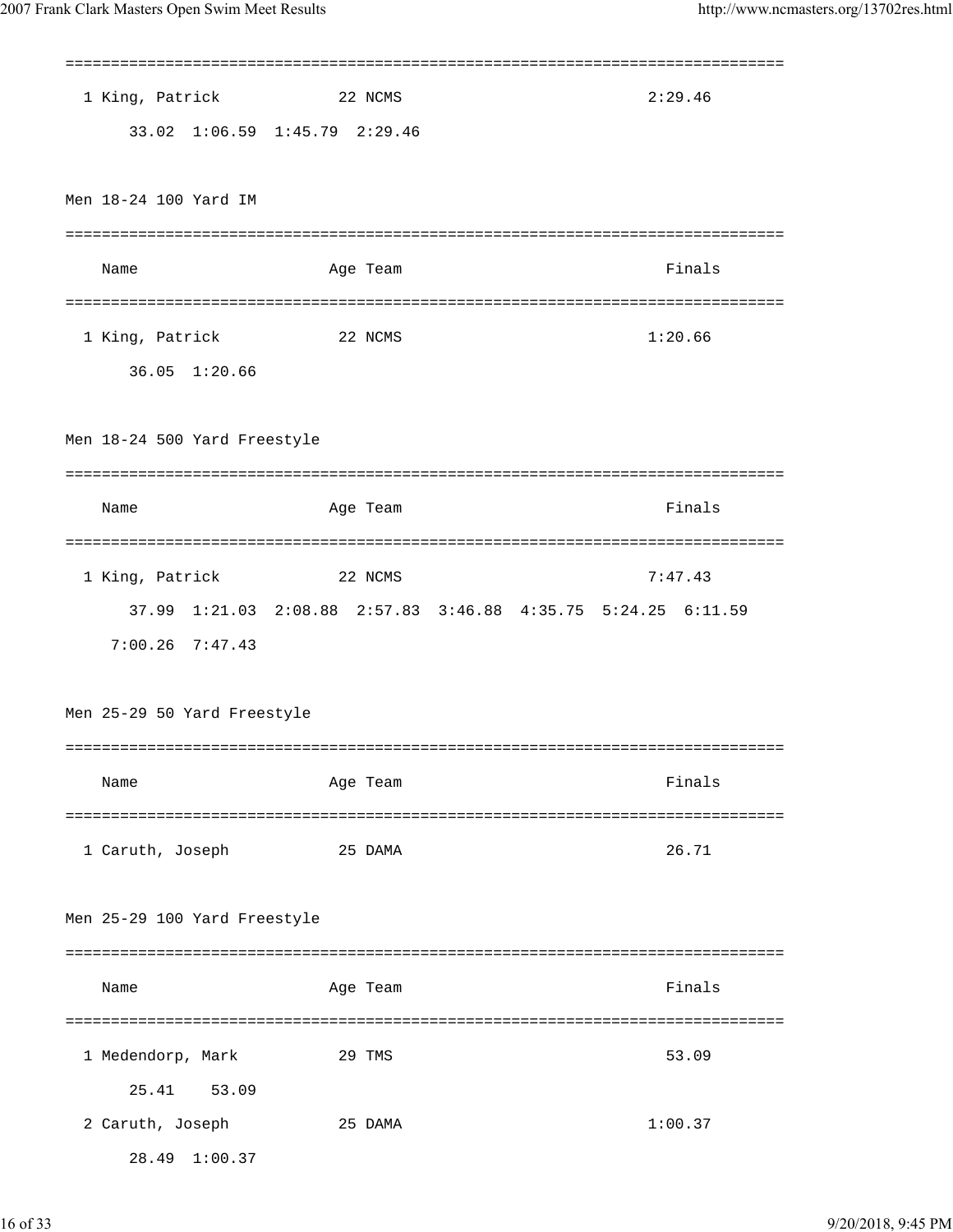| Men 25-29 200 Yard Freestyle   |          |         |  |  |
|--------------------------------|----------|---------|--|--|
|                                |          |         |  |  |
| Name                           | Age Team | Finals  |  |  |
|                                |          |         |  |  |
| 1 Medendorp, Mark              | 29 TMS   | 1:55.74 |  |  |
| 25.91 54.39 1:25.12 1:55.74    |          |         |  |  |
|                                |          |         |  |  |
| Men 25-29 50 Yard Breaststroke |          |         |  |  |
|                                |          |         |  |  |
| Name                           | Age Team | Finals  |  |  |
|                                |          |         |  |  |
| 1 Caruth, Joseph               | 25 DAMA  | 38.57   |  |  |
|                                |          |         |  |  |
| Men 25-29 100 Yard Butterfly   |          |         |  |  |
|                                |          |         |  |  |
| Name                           | Age Team | Finals  |  |  |
|                                |          | ======= |  |  |
| 1 Medendorp, Mark              | 29 TMS   | 56.35   |  |  |
| 25.68 56.35                    |          |         |  |  |
|                                |          |         |  |  |
| Men 30-34 50 Yard Freestyle    |          |         |  |  |
|                                |          |         |  |  |
| Name                           | Age Team | Finals  |  |  |
|                                |          |         |  |  |
| 1 Terndrup, Seth               | 31 MAC   | 24.69   |  |  |
| 2 Parr, Derek                  | 32 DAMA  | 26.06   |  |  |
|                                |          |         |  |  |
|                                |          |         |  |  |
| Men 30-34 100 Yard Freestyle   |          |         |  |  |
|                                |          |         |  |  |
| Name                           | Age Team | Finals  |  |  |
|                                |          |         |  |  |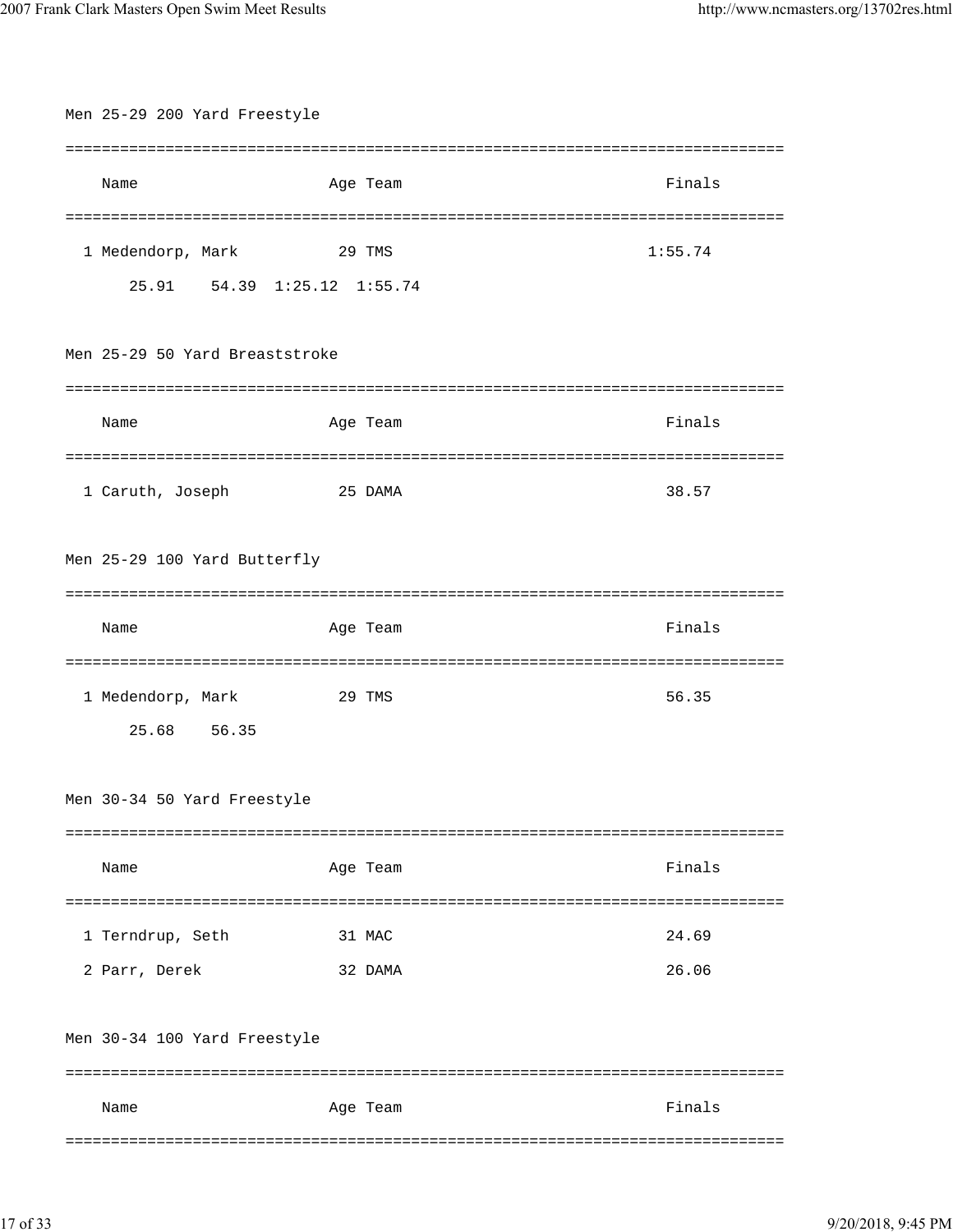| 1 Sacerio, Carlos             | 32 RAM                              | 51.06                                                           |  |
|-------------------------------|-------------------------------------|-----------------------------------------------------------------|--|
| 24.65 51.06                   |                                     |                                                                 |  |
| 2 Terndrup, Seth              | 31 MAC                              | 54.12                                                           |  |
| 26.80 54.12                   |                                     |                                                                 |  |
| 3 Greenfield, Jason           | 30 DAMA                             | 58.29                                                           |  |
| 28.04 58.29                   |                                     |                                                                 |  |
|                               |                                     |                                                                 |  |
| Men 30-34 200 Yard Freestyle  |                                     |                                                                 |  |
|                               |                                     |                                                                 |  |
| Name                          | Age Team                            | Finals                                                          |  |
|                               |                                     |                                                                 |  |
| 1 Terndrup, Seth              | 31 MAC                              | 2:04.59                                                         |  |
|                               | 29.25 1:01.41 1:33.62 2:04.59       |                                                                 |  |
| 2 Parr, Derek                 | 32 DAMA                             | 2:07.30                                                         |  |
|                               | 28.33 1:00.47 1:34.31 2:07.30       |                                                                 |  |
|                               |                                     |                                                                 |  |
| Men 30-34 500 Yard Freestyle  |                                     |                                                                 |  |
|                               |                                     |                                                                 |  |
| Name                          | Age Team                            | Finals                                                          |  |
|                               |                                     |                                                                 |  |
|                               |                                     |                                                                 |  |
| 1 Parr, Derek                 | 32 DAMA                             | 5:52.61                                                         |  |
| 29.45                         |                                     | 1:03.29 1:39.06 2:15.86 2:52.92 3:30.64 4:06.92 4:43.29         |  |
| $5:19.57$ $5:52.61$           |                                     |                                                                 |  |
|                               |                                     |                                                                 |  |
| Men 30-34 1000 Yard Freestyle |                                     |                                                                 |  |
| Name                          | Age Team                            | Finals                                                          |  |
|                               |                                     |                                                                 |  |
| 1 Su, Billy                   | 32 RAM                              | 11:49.84                                                        |  |
|                               |                                     | 32.20 1:06.91 1:42.81 2:18.25 2:54.10 3:30.46 4:06.08 4:41.94   |  |
|                               |                                     | 5:17.67 5:53.19 6:29.02 7:04.71 7:40.66 8:16.36 8:51.88 9:27.62 |  |
|                               | 10:03.19 10:38.89 11:14.55 11:49.84 |                                                                 |  |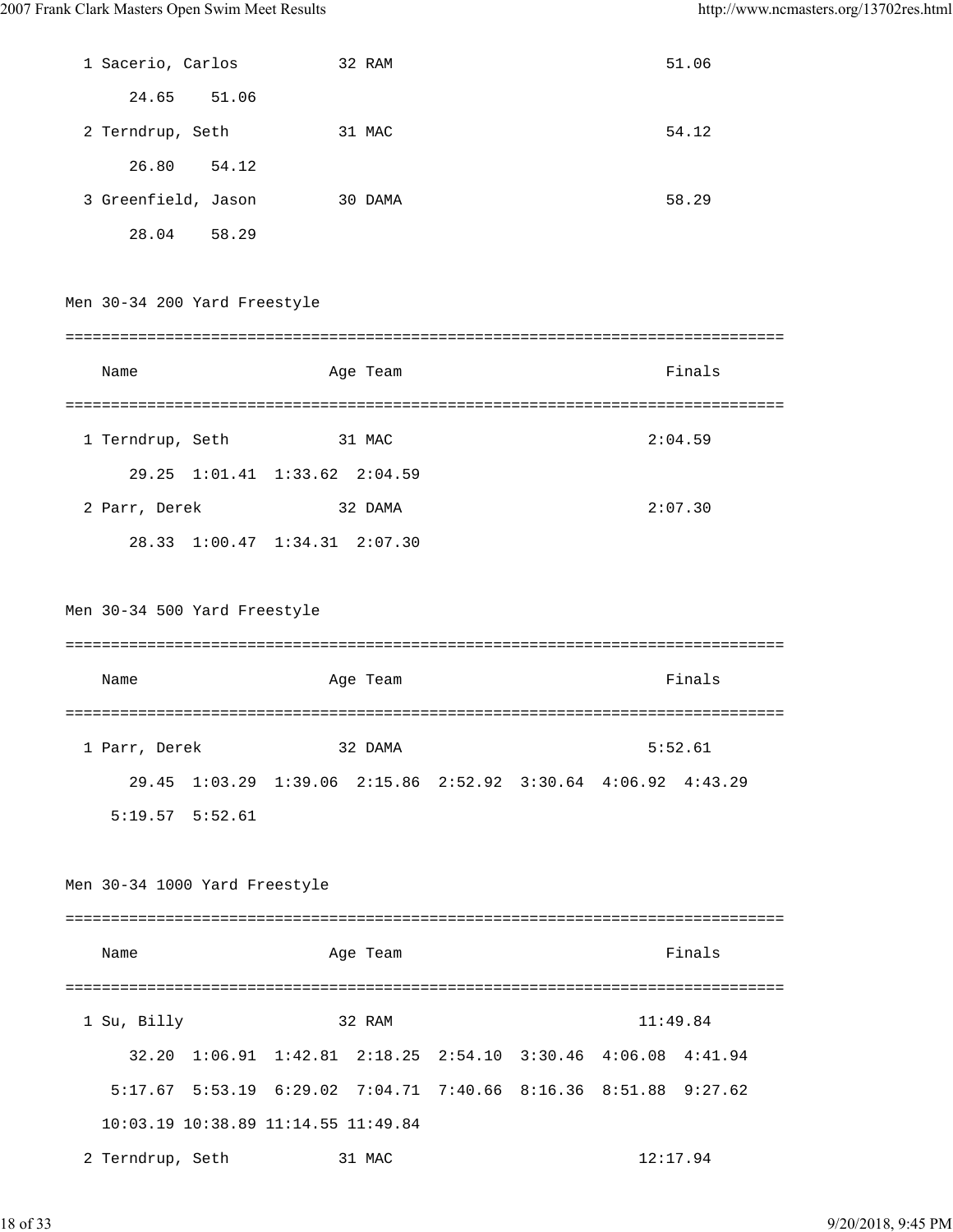31.54 1:07.13 1:43.11 2:18.90 2:55.02 3:31.88 4:09.20 4:46.80 5:24.35 6:01.84 6:39.63 7:17.34 7:55.27 8:33.23 9:11.53 9:48.72 10:25.99 11:03.71 11:41.74 12:17.94 Men 30-34 50 Yard Breaststroke =============================================================================== Name Age Team Age Team Finals =============================================================================== 1 Parr, Derek 32 DAMA 32.51 2 Hecht, Erik 34 RAM 36.61 3 Stanley, Marshall 33 DAMA 40.18 Men 30-34 100 Yard Breaststroke =============================================================================== Name **Age Team** Age Team **Finals** =============================================================================== 1 Greenfield, Jason 30 DAMA 1:16.87 35.53 1:16.87 2 Hecht, Erik 34 RAM 1:18.05 37.06 1:18.05 Men 30-34 50 Yard Butterfly =============================================================================== Name **Age Team** Age Team **Finals** =============================================================================== 1 Sacerio, Carlos 32 RAM 25.23 2 Hecht, Erik 34 RAM 32.62 Men 30-34 100 Yard Butterfly =============================================================================== Name Age Team Age Team Finals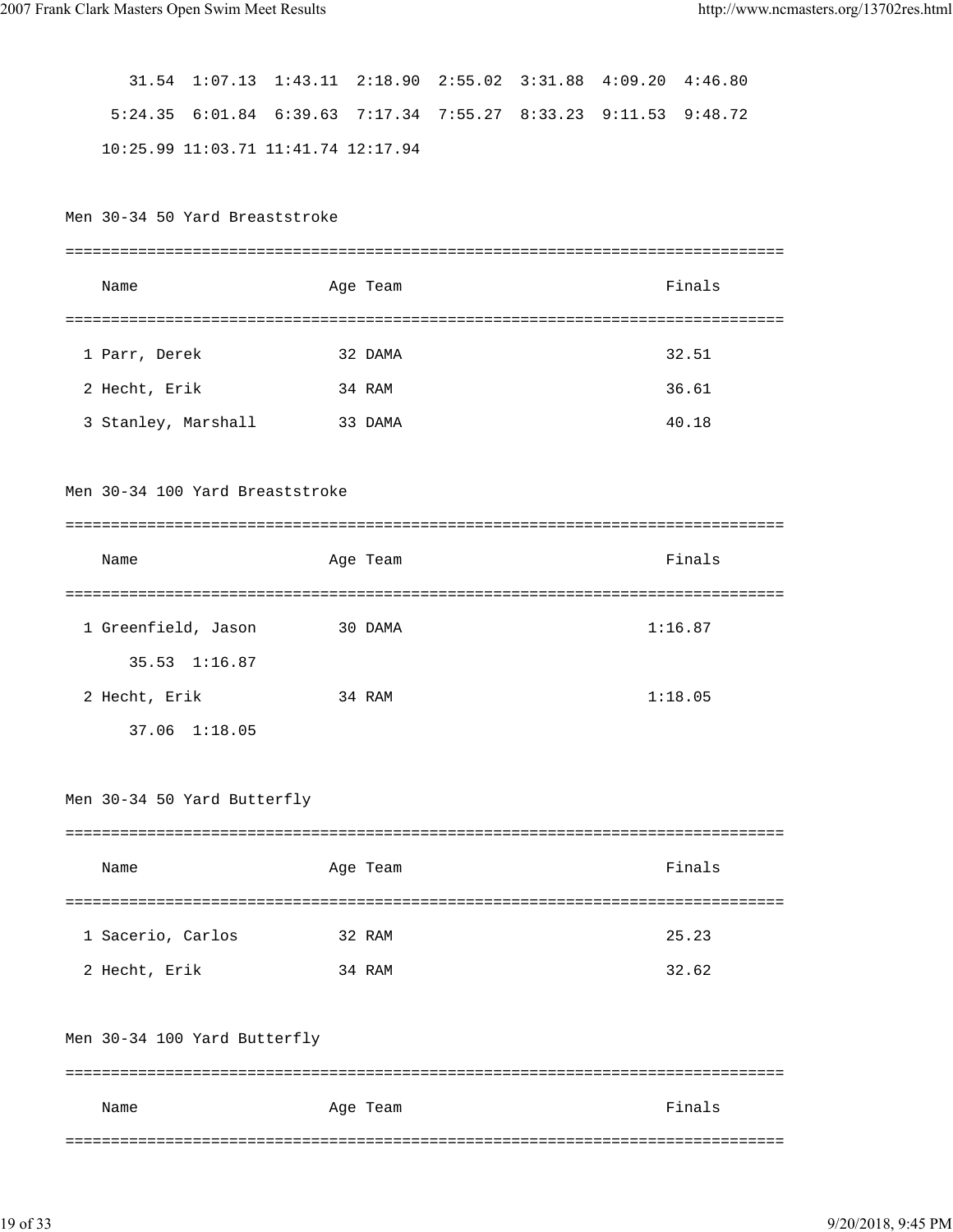| 1 Su, Billy                  | 32 RAM                        | 1:05.78 |
|------------------------------|-------------------------------|---------|
| 30.72 1:05.78                |                               |         |
|                              |                               |         |
| Men 30-34 100 Yard IM        |                               |         |
|                              |                               |         |
|                              |                               |         |
| Name                         | Age Team                      | Finals  |
|                              |                               |         |
| 1 Su, Billy                  | 32 RAM                        | 1:08.53 |
| 32.67 1:08.53                |                               |         |
| 2 Hecht, Erik                | 34 RAM                        | 1:12.67 |
| 34.64 1:12.67                |                               |         |
|                              |                               |         |
| Men 30-34 200 Yard IM        |                               |         |
|                              |                               |         |
| Name                         | Age Team                      | Finals  |
|                              |                               |         |
|                              |                               | ======  |
| 1 Greenfield, Jason          | 30 DAMA                       | 2:29.04 |
|                              | 29.97 1:08.58 1:52.40 2:29.04 |         |
| 2 Hecht, Erik                | 34 RAM                        | 2:35.67 |
|                              | 31.38 1:12.21 1:56.91 2:35.67 |         |
|                              |                               |         |
| Men 35-39 100 Yard Freestyle |                               |         |
|                              |                               |         |
| Name                         | Age Team                      | Finals  |
|                              |                               |         |
|                              |                               | 1:07.98 |
| 1 Schroeder, Jan             | 36 DAMA                       |         |
| 30.78 1:07.98                |                               |         |
|                              |                               |         |
| Men 40-44 50 Yard Freestyle  |                               |         |
|                              |                               |         |
| Name                         | Age Team                      | Finals  |
|                              |                               | ------  |
| 1 Stewart, Henry             | 43 RAM                        | 23.28   |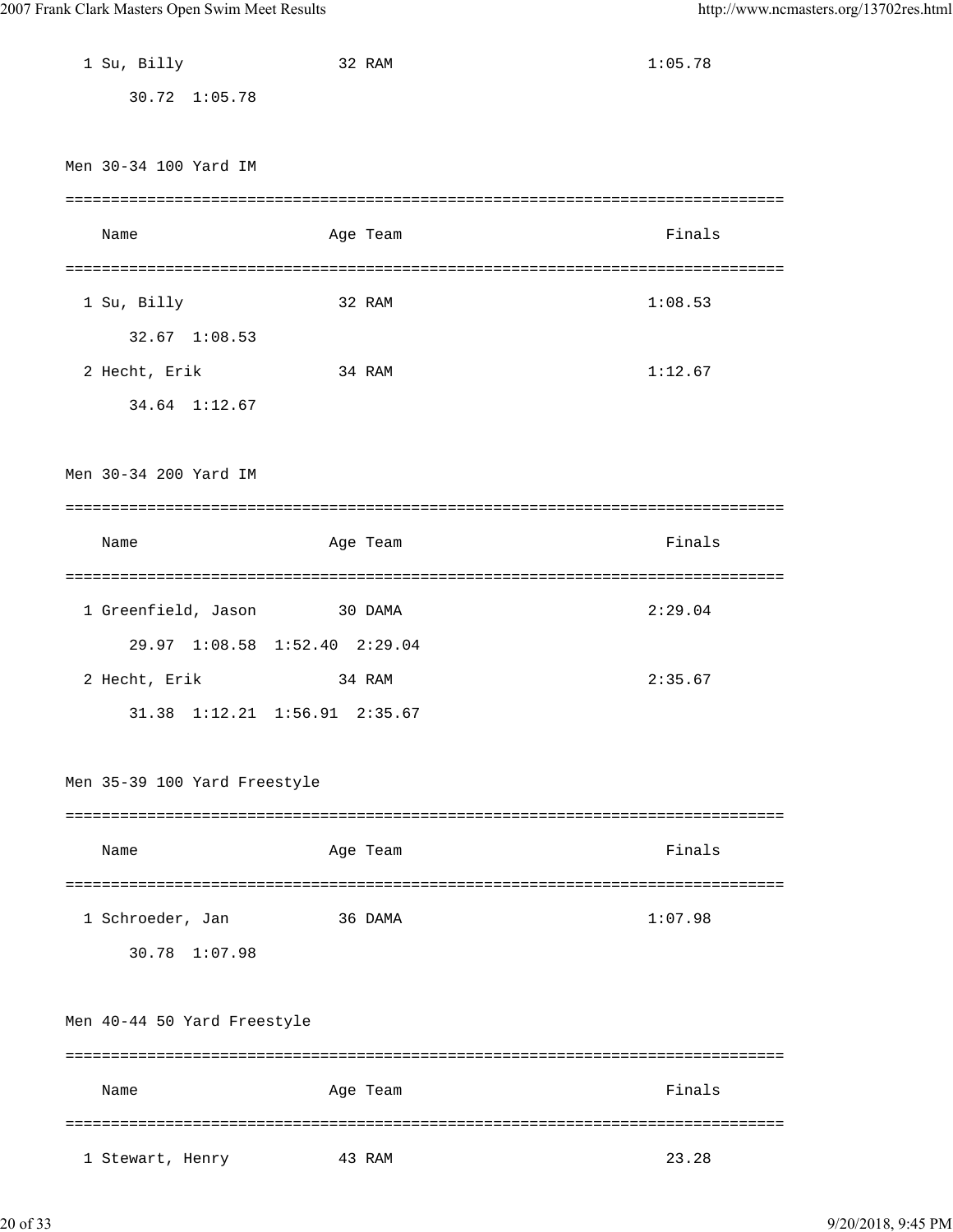| 2 McLauchlan, Mark            | 43 MAC                        | 26.75   |
|-------------------------------|-------------------------------|---------|
|                               |                               |         |
| Men 40-44 100 Yard Freestyle  |                               |         |
|                               |                               |         |
| Name                          | Age Team                      | Finals  |
|                               |                               |         |
| 1 Stewart, Henry              | 43 RAM                        | 51.17   |
| 25.24<br>51.17                |                               |         |
| 2 Smith, Jeff                 | 43 CSM                        | 54.44   |
| 26.53 54.44                   |                               |         |
| 3 McLauchlan, Mark            | 43 MAC                        | 58.17   |
| 28.21 58.17                   |                               |         |
| 4 Kiff, Mark                  | 44 UNSC                       | 1:02.59 |
| 30.42 1:02.59                 |                               |         |
|                               |                               |         |
| Men 40-44 200 Yard Freestyle  |                               |         |
|                               |                               |         |
|                               |                               |         |
| Name                          | Age Team                      | Finals  |
|                               |                               |         |
| 1 Smith, Jeff                 | 43 CSM                        | 2:04.88 |
|                               | 28.84 1:00.32 1:33.07 2:04.88 |         |
| 2 McLauchlan, Mark            | 43 MAC                        | 2:10.74 |
| 30.57 2:10.74                 |                               |         |
| 3 Kiff, Mark                  | 44 UNSC                       | 2:23.47 |
|                               | 33.07 1:08.81 1:46.31 2:23.47 |         |
|                               |                               |         |
| Men 40-44 100 Yard Backstroke |                               |         |
|                               |                               |         |
| Name                          | Age Team                      | Finals  |
|                               |                               |         |
| 1 Smith, Jeff                 | 43 CSM                        | 1:03.21 |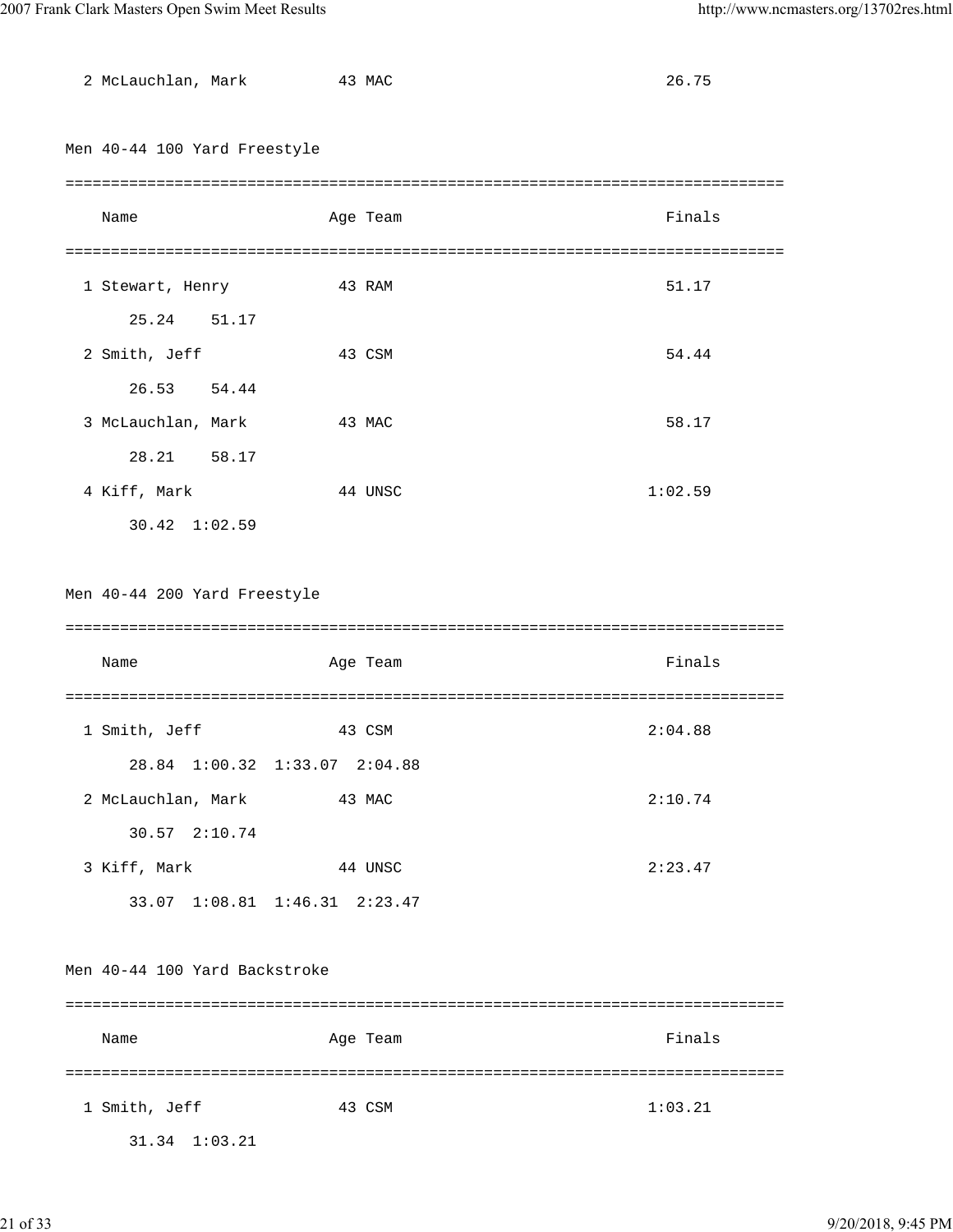| Men 40-44 50 Yard Butterfly   |          |         |  |  |
|-------------------------------|----------|---------|--|--|
|                               |          |         |  |  |
| Name                          | Age Team | Finals  |  |  |
|                               |          |         |  |  |
| 1 Stewart, Henry              | 43 RAM   | 25.48   |  |  |
| 2 McLauchlan, Mark            | 43 MAC   | 29.03   |  |  |
|                               |          |         |  |  |
| Men 40-44 100 Yard Butterfly  |          |         |  |  |
|                               |          |         |  |  |
| Name                          | Age Team | Finals  |  |  |
|                               |          |         |  |  |
| 1 Stewart, Henry              | 43 RAM   | 56.65   |  |  |
| 26.62 56.65                   |          |         |  |  |
|                               |          |         |  |  |
| Men 40-44 200 Yard IM         |          |         |  |  |
|                               |          |         |  |  |
|                               |          |         |  |  |
| Name                          | Age Team | Finals  |  |  |
|                               |          |         |  |  |
| 1 Smith, Jeff                 | 43 CSM   | 2:20.34 |  |  |
| 29.80 1:06.49 1:48.46 2:20.34 |          |         |  |  |
|                               |          |         |  |  |
| Men 45-49 50 Yard Freestyle   |          |         |  |  |
|                               |          |         |  |  |
| Name                          | Age Team | Finals  |  |  |
|                               |          |         |  |  |
| 1 Blank, Jon                  | 46 NCMS  | 23.96   |  |  |
| 2 Evans, Donald               | 45 TMS   | 26.25   |  |  |
| 3 Carlson, Eric               | 46 NCMS  | 27.25   |  |  |
|                               |          |         |  |  |
| Men 45-49 100 Yard Freestyle  |          |         |  |  |
|                               |          |         |  |  |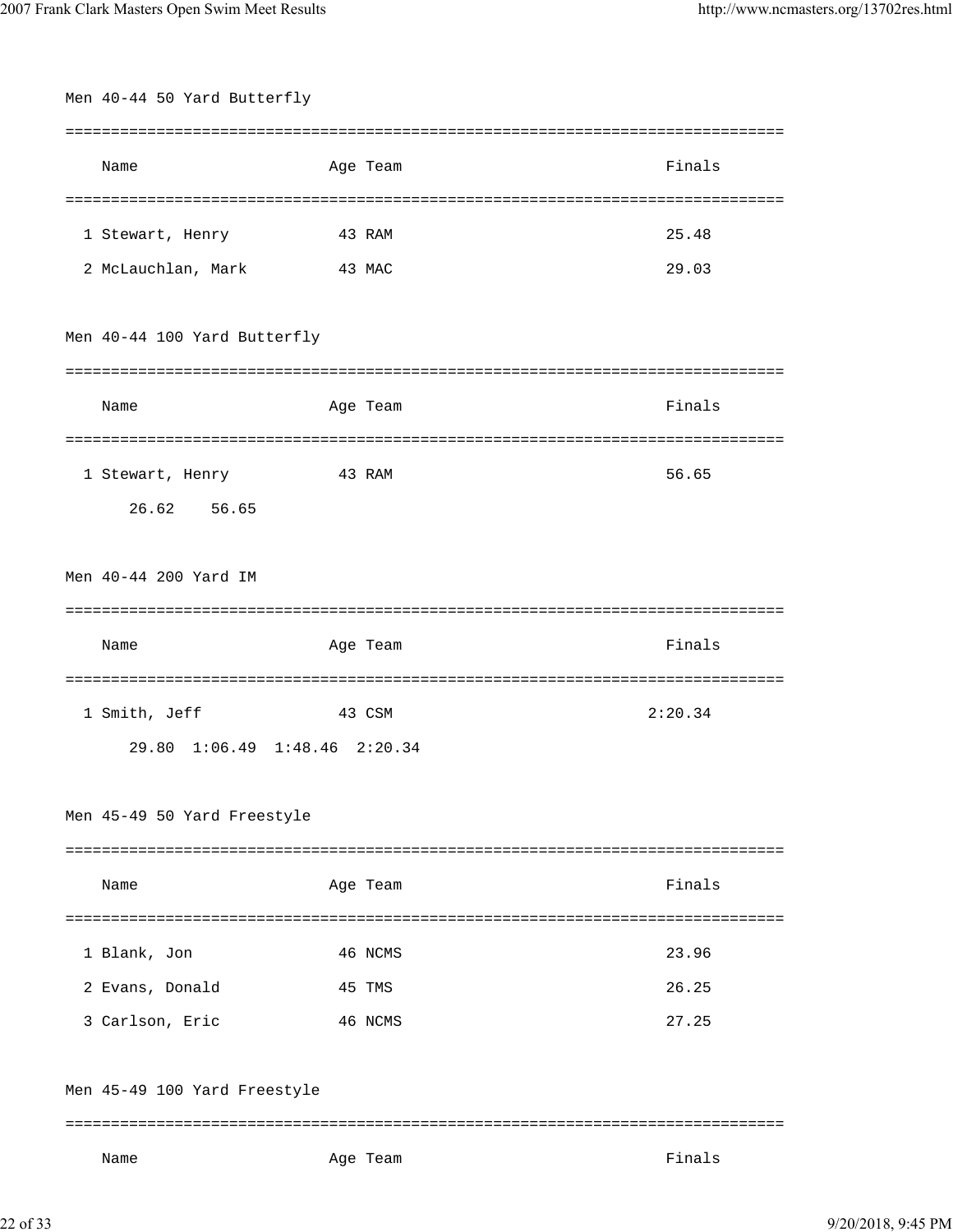1 Blank, Jon 46 NCMS 51.20 24.85 51.20 2 Orn, Mikael 45 DAMA 53.71 25.81 53.71 3 Washburn, Jonthan 49 CFAC 67.07 27.42 57.07 4 Evans, Donald 35 48 TMS 45 TMS 48 58.48 28.41 58.48 5 Hamilton, Michael 48 DAMA 1:05.77 31.31 1:05.77 Men 45-49 200 Yard Freestyle =============================================================================== Name **Age Team** Age Team **Finals** =============================================================================== 1 Washburn, Jonthan 49 CFAC 2:05.32 28.91 1:00.56 1:33.07 2:05.32 Men 45-49 1000 Yard Freestyle =============================================================================== Name **Age Team** Age Team Finals =============================================================================== 1 Hamilton, Michael 48 DAMA 13:01.76 33.76 1:11.14 1:49.78 2:28.81 3:08.54 3:48.19 4:28.80 5:08.94 5:49.53 6:30.28 7:10.05 7:50.27 8:29.83 9:09.21 9:48.77 10:28.18 11:07.10 11:46.51 12:25.25 13:01.76 Men 45-49 50 Yard Backstroke =============================================================================== Name Age Team Age Team Finals

===============================================================================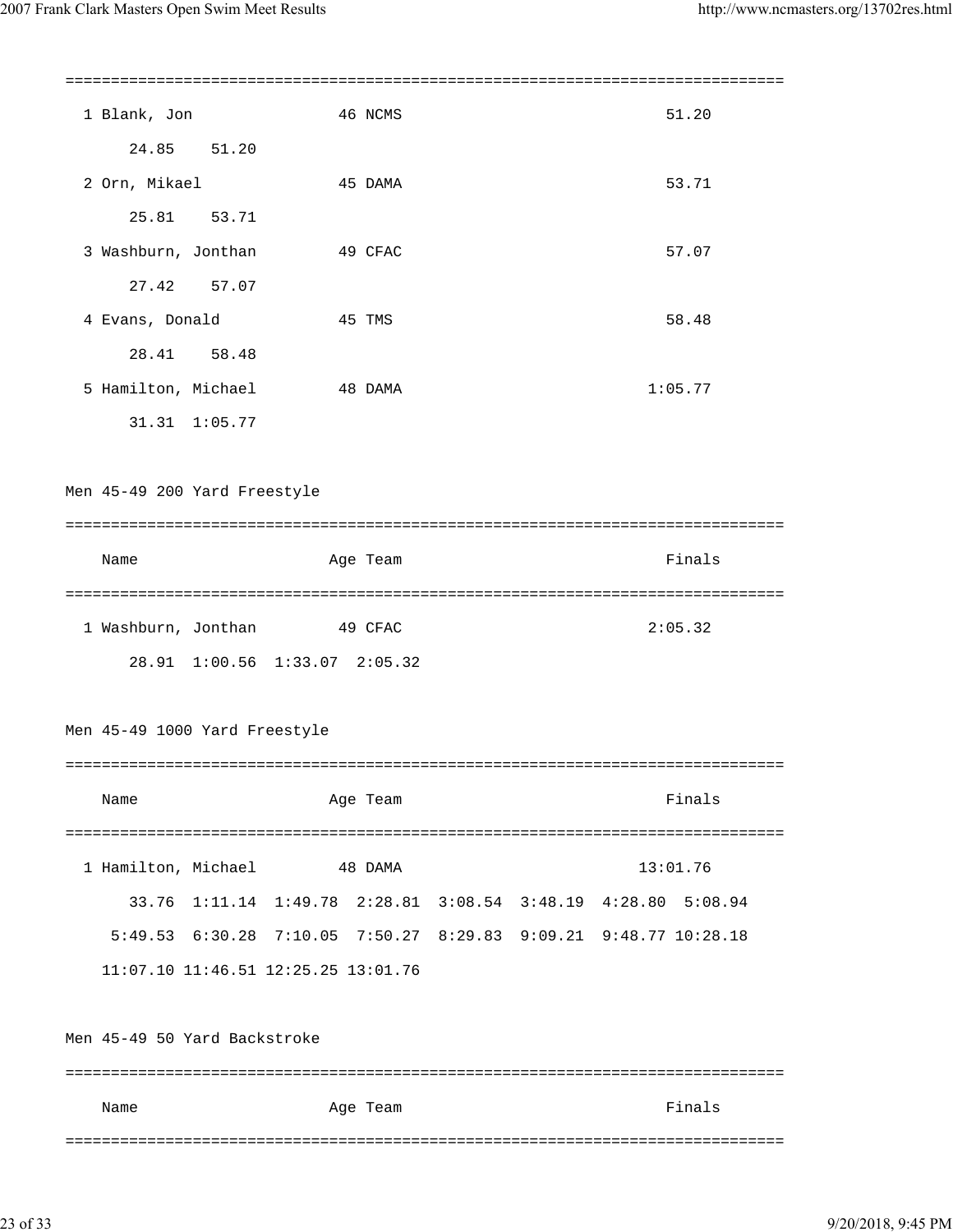| 1 Evans, Donald                 | 45 TMS   | 30.63   |
|---------------------------------|----------|---------|
| Men 45-49 100 Yard Backstroke   |          |         |
|                                 |          |         |
| Name                            | Age Team | Finals  |
|                                 |          |         |
| 1 Evans, Donald                 | 45 TMS   | 1:05.40 |
| 32.02 1:05.40                   |          |         |
|                                 |          |         |
| Men 45-49 50 Yard Breaststroke  |          |         |
|                                 |          |         |
| Name                            | Age Team | Finals  |
|                                 |          |         |
| 1 Blank, Jon                    | 46 NCMS  | 29.81   |
|                                 |          |         |
| Men 45-49 100 Yard Breaststroke |          |         |
|                                 |          |         |
|                                 |          |         |
| Name                            | Age Team | Finals  |
|                                 |          |         |
| 1 Blank, Jon                    | 46 NCMS  | 1:05.19 |
| $30.83$ $1:05.19$               |          |         |
| 2 Hamilton, Michael             | 48 DAMA  | 1:20.48 |
| 38.20 1:20.48                   |          |         |
|                                 |          |         |
| Men 45-49 100 Yard Butterfly    |          |         |
|                                 |          |         |
| Name                            | Age Team | Finals  |
|                                 |          |         |
| 1 Blank, Jon                    | 46 NCMS  | 59.26   |
| 27.28<br>59.26                  |          |         |
| 2 Washburn, Jonthan             | 49 CFAC  | 1:14.52 |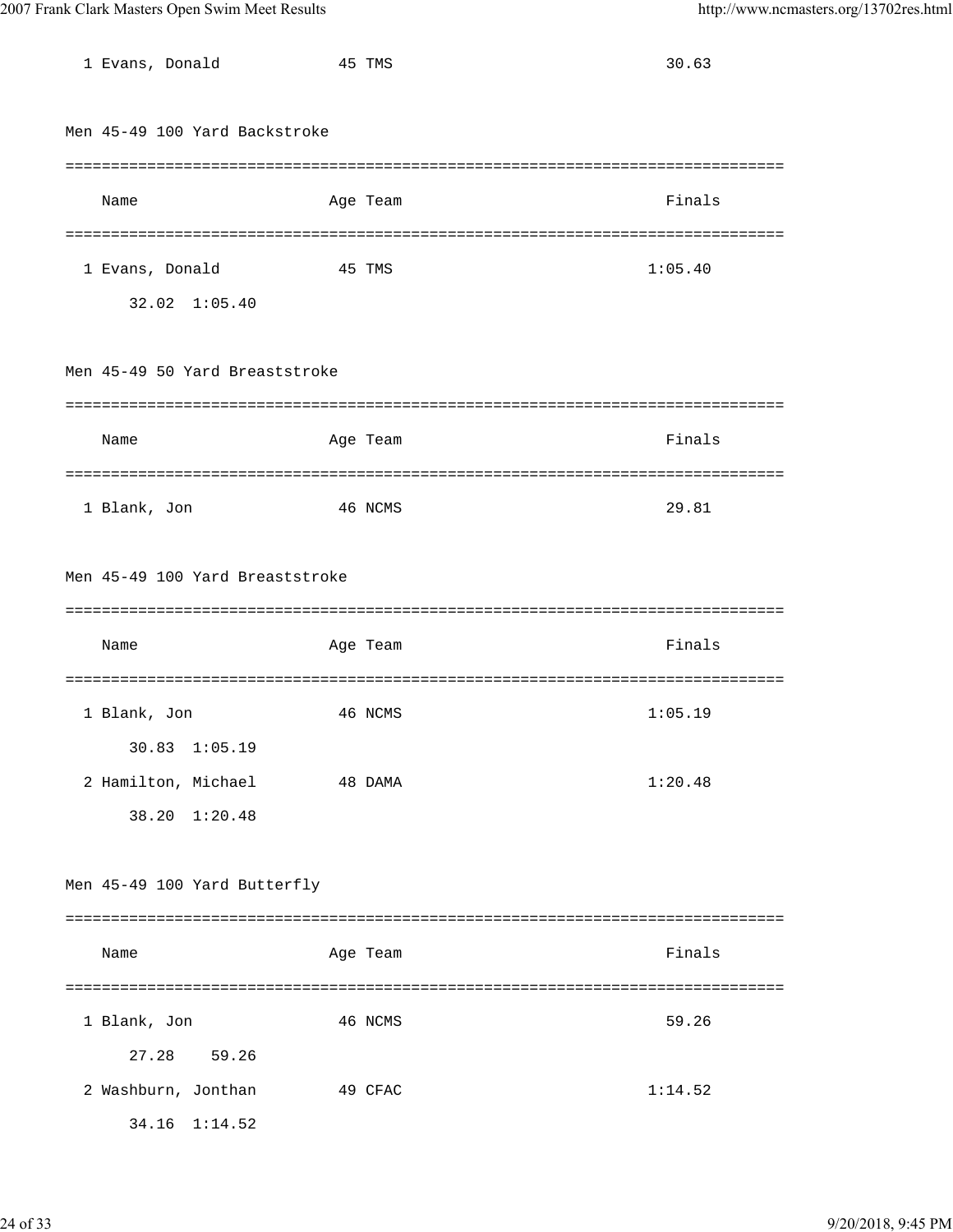Men 45-49 100 Yard IM =============================================================================== Name **Age Team** Age Team Finals =============================================================================== 1 Orn, Mikael 45 DAMA 1:03.04 30.88 1:03.04 2 Washburn, Jonthan 49 CFAC 1:05.18 30.42 1:05.18 3 Molitor, Clay 45 RAM 1:05.40 30.90 1:05.40 4 Hamilton, Michael 48 DAMA 1:16.84 37.56 1:16.84 Men 45-49 200 Yard IM =============================================================================== Name Age Team Age Team Finals =============================================================================== 1 Washburn, Jonthan 49 CFAC 2:22.74 31.42 1:08.80 1:49.54 2:22.74 2 Molitor, Clay 45 RAM 2:23.71 31.32 1:10.20 1:52.03 2:23.71 Men 50-54 500 Yard Freestyle =============================================================================== Name **Age Team** Age Team Finals =============================================================================== 1 Smith, Mark 51 DAMA 9:47.93 46.47 1:43.25 2:43.44 3:43.37 4:45.09 5:46.04 6:48.78 7:49.43 8:51.16 9:47.93 Men 50-54 1000 Yard Freestyle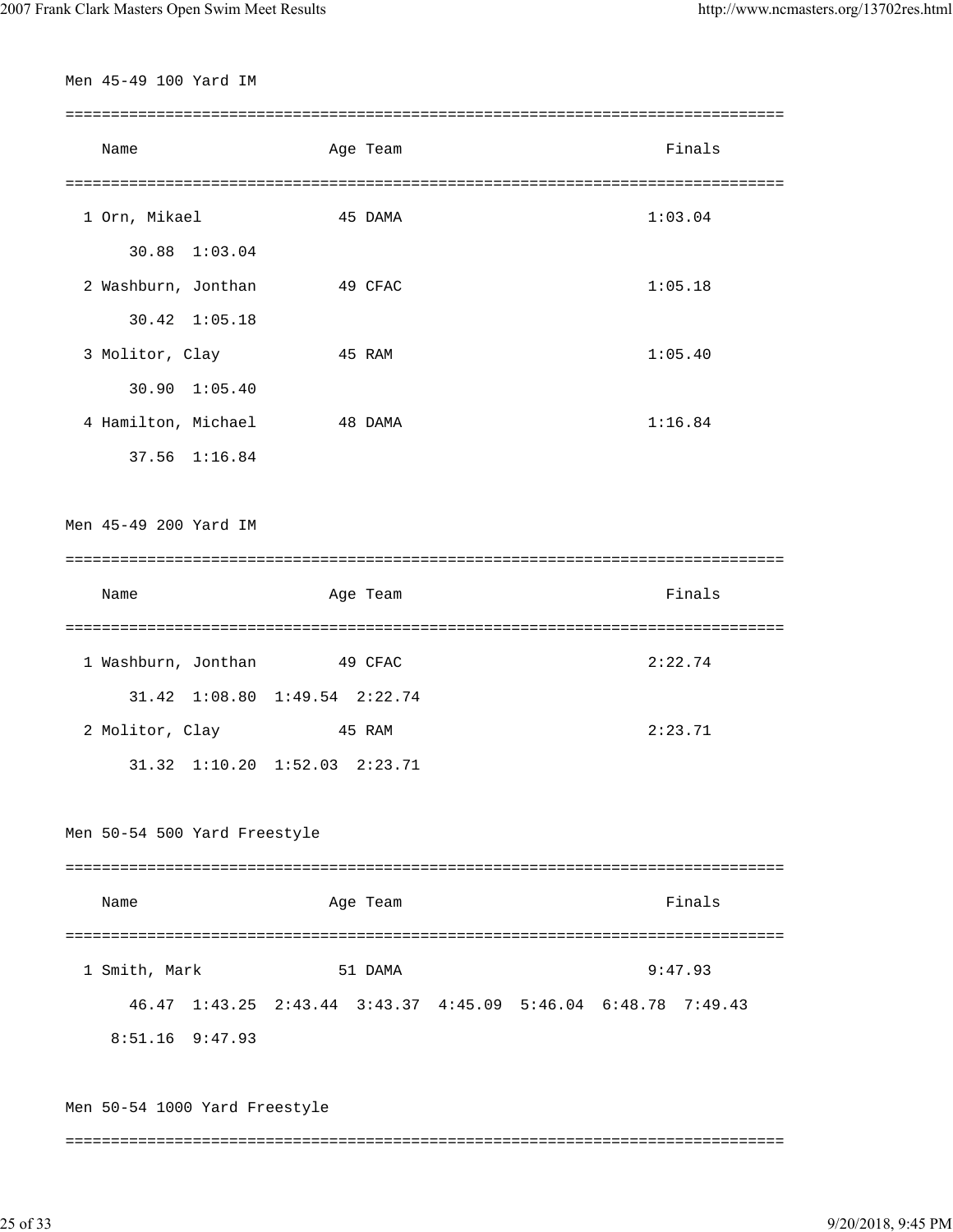| Name                          | Age Team                            | Finals                                                                |
|-------------------------------|-------------------------------------|-----------------------------------------------------------------------|
|                               |                                     |                                                                       |
| 1 Smith, Mark                 | 51 DAMA                             | 19:54.56                                                              |
|                               |                                     | 47.77 1:44.59 2:43.29 3:43.93 4:44.69 5:45.74 6:46.78 7:47.75         |
|                               |                                     | 8:48.75 9:51.24 10:51.65 11:53.14 12:55.25 13:57.31 14:59.51 16:00.89 |
|                               | 17:01.07 18:00.37 18:58.32 19:54.56 |                                                                       |
|                               |                                     |                                                                       |
| Men 50-54 200 Yard Backstroke |                                     |                                                                       |
|                               |                                     |                                                                       |
| Name                          | Age Team                            | Finals                                                                |
|                               |                                     |                                                                       |
| 1 Waltemyer, Mike             | 54 CSM                              | 2:43.99                                                               |
|                               | 37.26 1:18.02 2:00.86 2:43.99       |                                                                       |
|                               |                                     |                                                                       |
| Men 50-54 100 Yard IM         |                                     |                                                                       |
|                               |                                     |                                                                       |
| Name                          | Age Team                            | Finals                                                                |
|                               | ==============================      | =============================                                         |
| 1 Waltemyer, Mike             | 54 CSM                              | 1:10.01                                                               |
| 32.54 1:10.01                 |                                     |                                                                       |
|                               |                                     |                                                                       |
| Men 50-54 200 Yard IM         |                                     |                                                                       |
|                               |                                     |                                                                       |
| Name                          | Age Team                            | Finals                                                                |
|                               |                                     |                                                                       |
| 1 Waltemyer, Mike             | 54 CSM                              | 2:40.74                                                               |
|                               | 31.43 1:13.48 2:00.94 2:40.74       |                                                                       |
|                               |                                     |                                                                       |
| Men 55-59 50 Yard Freestyle   |                                     |                                                                       |
|                               |                                     |                                                                       |
| Name                          | Age Team                            | Finals                                                                |
|                               |                                     | ========                                                              |
| 1 McGraw, Dennis              | 55 THAT                             | 28.03                                                                 |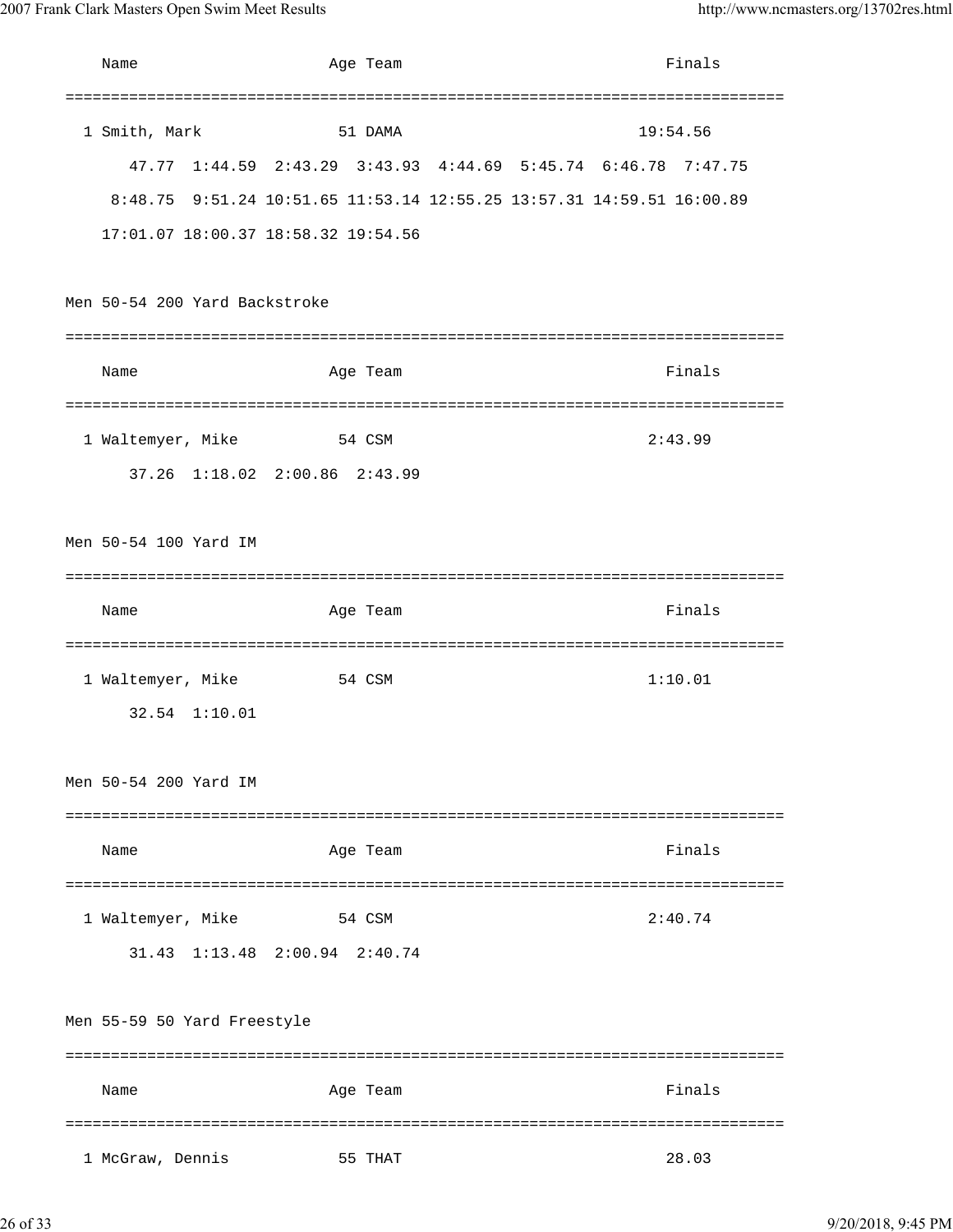| 2 Richelson, Andrew                    | 59 TMS   | 28.69   |
|----------------------------------------|----------|---------|
|                                        |          |         |
| Men 55-59 100 Yard Freestyle           |          |         |
|                                        |          |         |
| Name                                   | Age Team | Finals  |
|                                        |          |         |
| 1 McGraw, Dennis                       | 55 THAT  | 1:01.62 |
| 28.82 1:01.62                          |          |         |
|                                        |          |         |
| Men 55-59 200 Yard Freestyle           |          |         |
|                                        |          |         |
| Name                                   | Age Team | Finals  |
|                                        |          |         |
| 1 McGraw, Dennis                       | 55 THAT  | 2:21.29 |
| $1:07.79$ $1:44.60$ $2:21.29$<br>31.98 |          |         |
|                                        |          |         |
| Men 55-59 50 Yard Backstroke           |          |         |
|                                        |          |         |
| Name                                   | Age Team | Finals  |
|                                        |          |         |
| 1 Bober, Rick                          | 56 CSM   | 31.26   |
|                                        |          |         |
| Men 55-59 100 Yard Backstroke          |          |         |
|                                        |          |         |
| Name                                   | Age Team | Finals  |
|                                        |          |         |
| 1 Bober, Rick                          | 56 CSM   | 1:11.79 |
|                                        |          |         |
| 34.80 1:11.79                          |          |         |
|                                        |          |         |
| Men 55-59 200 Yard Backstroke          |          |         |
|                                        |          |         |
| Name                                   | Age Team | Finals  |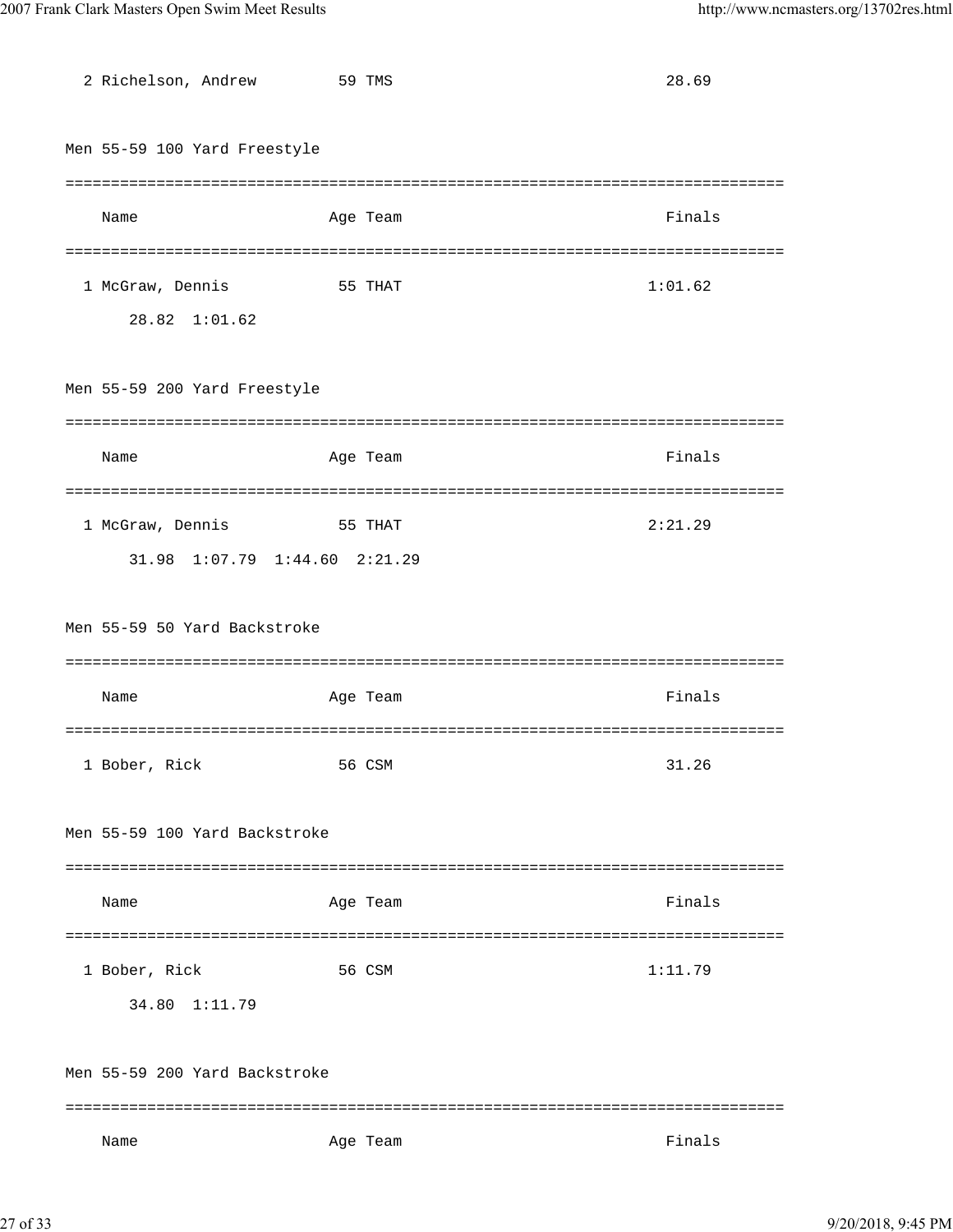| 2:32.26<br>1 Bober, Rick<br>56 CSM     |  |
|----------------------------------------|--|
| 35.50 1:13.84 1:54.16 2:32.26          |  |
|                                        |  |
| Men 55-59 50 Yard Butterfly            |  |
|                                        |  |
| Finals<br>Name<br>Age Team             |  |
|                                        |  |
| 1 Richelson, Andrew<br>31.89<br>59 TMS |  |
| 31.94<br>2 McGraw, Dennis<br>55 THAT   |  |
|                                        |  |
| Men 55-59 100 Yard Butterfly           |  |
|                                        |  |
| Finals<br>Name<br>Age Team             |  |
|                                        |  |
|                                        |  |
| 1 McGraw, Dennis<br>1:22.57<br>55 THAT |  |
| 35.87 1:22.57                          |  |
|                                        |  |
| Men 60-64 50 Yard Freestyle            |  |
|                                        |  |
| Finals<br>Name<br>Age Team             |  |
|                                        |  |
| 30.91<br>1 White, Bernie<br>63 CSM     |  |
| 31.66<br>2 Frogley, Chris<br>63 VMST   |  |
|                                        |  |
| Men 60-64 100 Yard Freestyle           |  |
|                                        |  |
| Finals<br>Age Team<br>Name             |  |
|                                        |  |
| 1 White, Bernie<br>1:12.57<br>63 CSM   |  |
| 1:12.57<br>33.85                       |  |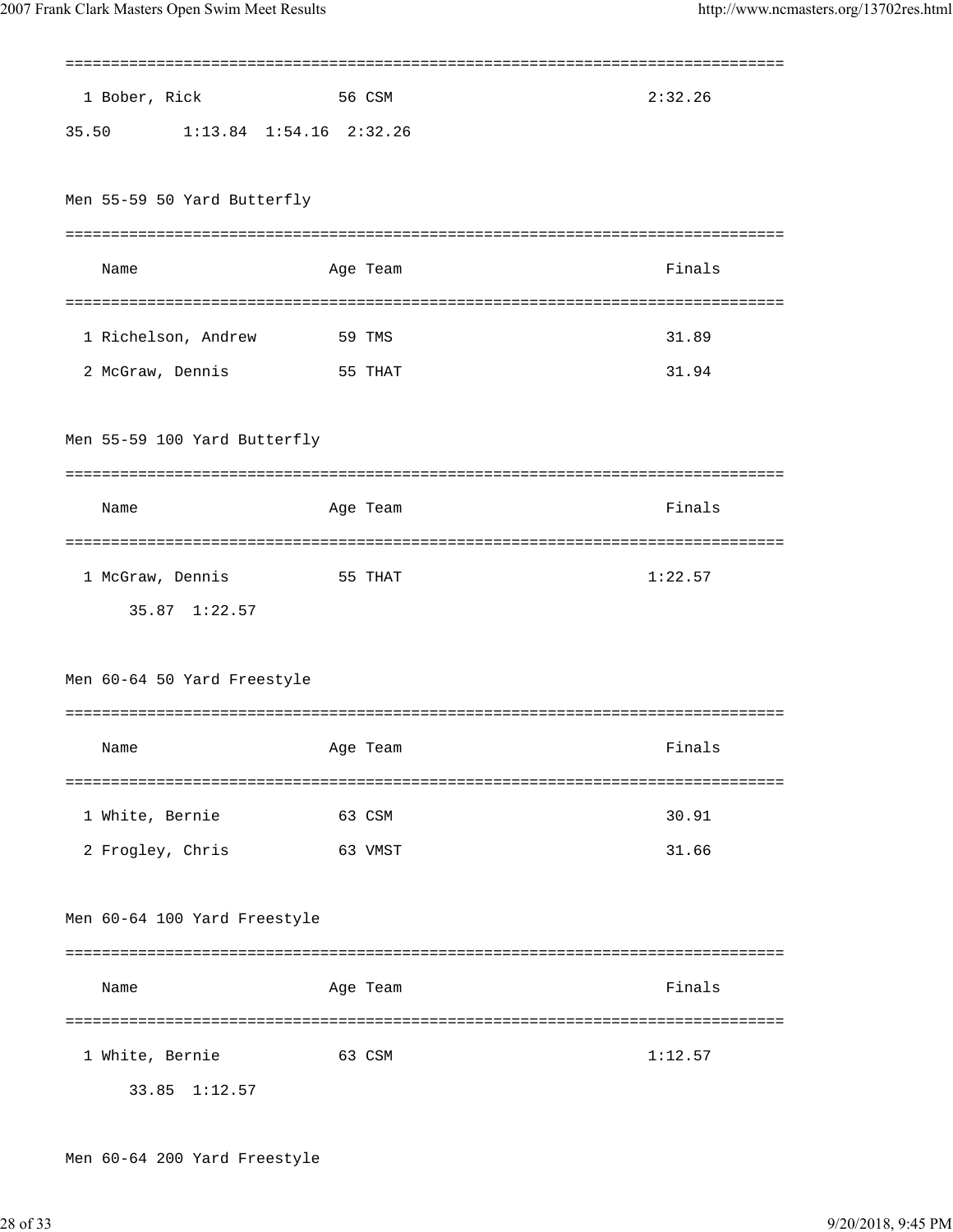| Name |                                 | Age Team                                                      |  | Finals   |  |
|------|---------------------------------|---------------------------------------------------------------|--|----------|--|
|      | 1 Slaughter, James              | 61 NCMS<br>38.84 1:21.49 2:06.78 2:49.80                      |  | 2:49.80  |  |
|      | Men 60-64 500 Yard Freestyle    |                                                               |  |          |  |
|      |                                 |                                                               |  |          |  |
| Name |                                 | Age Team                                                      |  | Finals   |  |
|      |                                 |                                                               |  |          |  |
|      | 1 Slaughter, James              | 61 NCMS                                                       |  | 7:36.59  |  |
|      |                                 | 41.02 1:25.39 2:12.75 2:59.31 3:46.06 4:33.33 5:21.24 6:09.24 |  |          |  |
|      | $6:54.76$ 7:36.59               |                                                               |  |          |  |
|      | Men 60-64 1000 Yard Freestyle   |                                                               |  |          |  |
|      |                                 |                                                               |  |          |  |
| Name |                                 | Age Team                                                      |  | Finals   |  |
|      |                                 |                                                               |  |          |  |
|      | 1 Slaughter, James              | 61 NCMS                                                       |  | 15:40.98 |  |
|      |                                 | 43.12 1:29.05 2:15.89 3:03.08 3:50.41 4:38.32 5:26.15 6:14.12 |  |          |  |
|      | 7:01.83                         | 7:49.36 8:38.40 9:26.16 10:13.92 11:02.27 11:50.98 12:38.41   |  |          |  |
|      |                                 | 13:25.35 14:10.75 14:57.36 15:40.98                           |  |          |  |
|      |                                 |                                                               |  |          |  |
|      | Men 60-64 50 Yard Breaststroke  |                                                               |  |          |  |
|      |                                 |                                                               |  |          |  |
| Name |                                 | Age Team                                                      |  | Finals   |  |
|      |                                 |                                                               |  |          |  |
|      | 1 Adcock, Garth                 | 61 NCMS                                                       |  | 39.94    |  |
|      | 2 Frogley, Chris                | 63 VMST                                                       |  | 44.18    |  |
|      | Men 60-64 100 Yard Breaststroke |                                                               |  |          |  |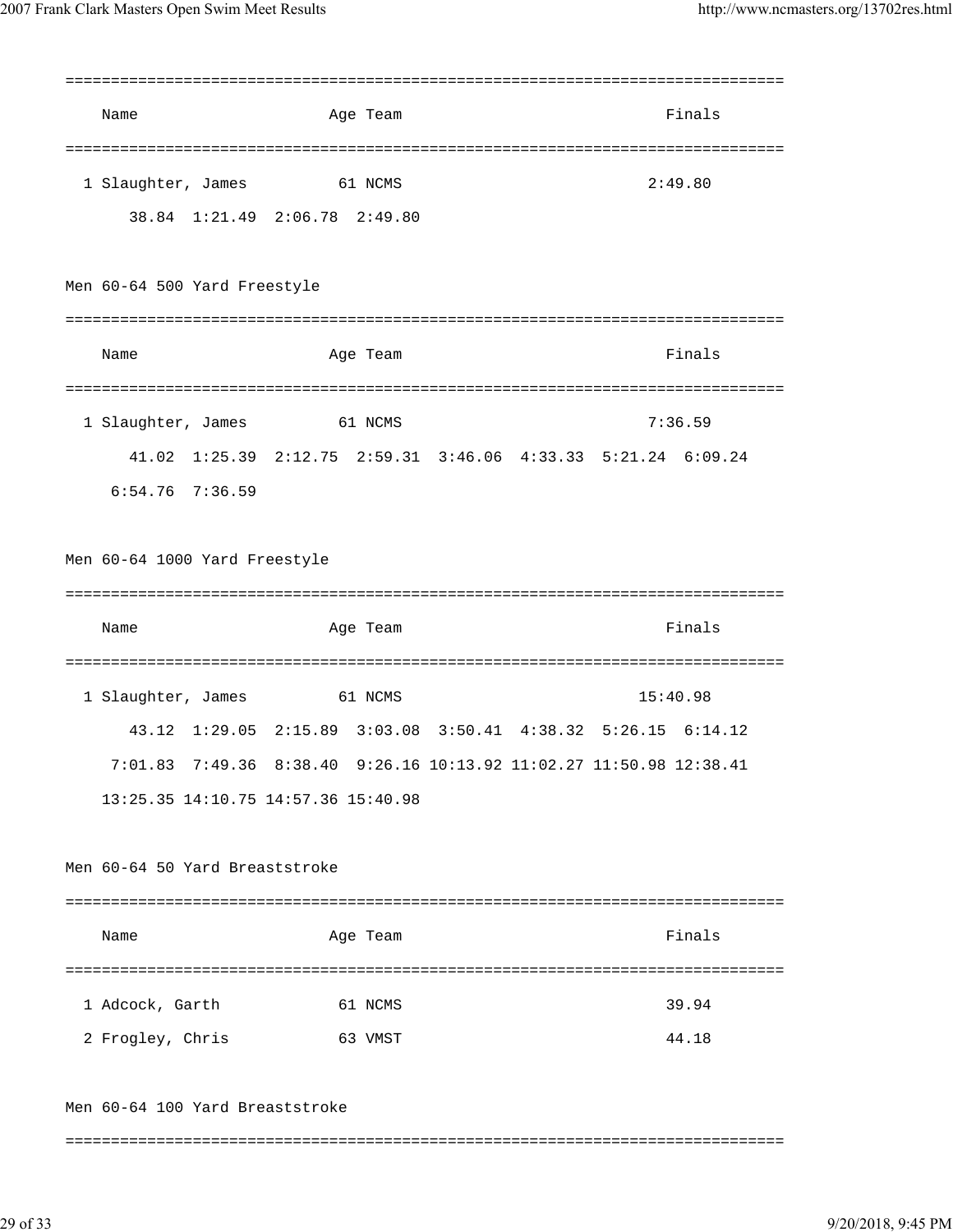| Name                         | Age Team                      | Finals     |
|------------------------------|-------------------------------|------------|
|                              |                               |            |
| 1 Husson, Bob                | 61 TRYM                       | 1:19.41    |
| 39.00 1:19.41                |                               |            |
| 2 Adcock, Garth              | 61 NCMS                       | 1:29.64    |
| 41.72 1:29.64                |                               |            |
|                              |                               |            |
| Men 60-64 100 Yard IM        |                               |            |
|                              |                               |            |
| Name                         | Age Team                      | Finals     |
|                              |                               |            |
| 1 White, Bernie              | 63 CSM                        | 1:20.86    |
| 36.96 1:20.86                |                               |            |
|                              |                               |            |
| Men 60-64 200 Yard IM        |                               |            |
|                              |                               |            |
| Name                         | Age Team                      | Finals     |
|                              |                               | ========== |
| 1 Husson, Bob                | 61 TRYM                       | 2:52.47    |
|                              | 40.90 1:29.01 2:14.69 2:52.47 |            |
|                              |                               |            |
| Men 65-69 50 Yard Freestyle  |                               |            |
|                              |                               |            |
| Name                         | Age Team                      | Finals     |
|                              |                               |            |
| 1 Barnes, Mikal              | 67 AWSM                       | 35.96      |
|                              |                               |            |
| Men 65-69 100 Yard Freestyle |                               |            |
|                              |                               |            |
| Name                         | Age Team                      | Finals     |
|                              |                               |            |
| 1 Barnes, Mikal              | 67 AWSM                       | 1:23.00    |
| 39.22 1:23.00                |                               |            |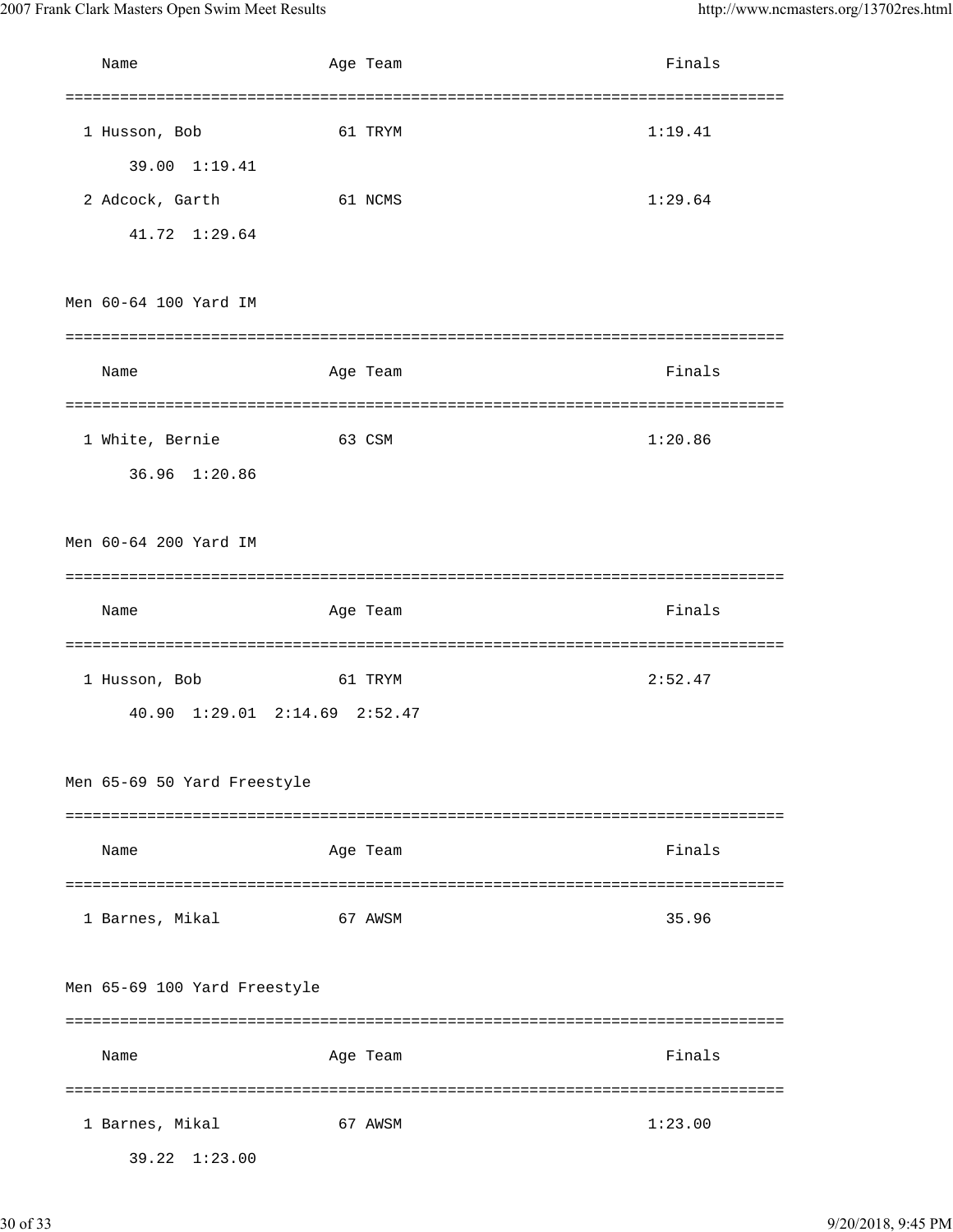|                               | Men 65-69 200 Yard Freestyle |                                                                              |  |            |
|-------------------------------|------------------------------|------------------------------------------------------------------------------|--|------------|
|                               |                              |                                                                              |  | ========== |
| Name                          |                              | Age Team                                                                     |  | Finals     |
|                               |                              |                                                                              |  |            |
| 1 Barnes, Mikal               |                              | 67 AWSM                                                                      |  | 3:13.77    |
|                               |                              | 42.13 1:30.98 2:22.50 3:13.77                                                |  |            |
| Men 65-69 500 Yard Freestyle  |                              |                                                                              |  |            |
| Name                          |                              | Age Team                                                                     |  | Finals     |
|                               |                              |                                                                              |  |            |
| 1 Barnes, Mikal               |                              | 67 AWSM                                                                      |  | 9:16.11    |
|                               |                              | 49.03 1:45.35 2:42.81 3:39.89 4:37.34 5:34.99 6:32.25 7:29.80                |  |            |
| $8:26.47$ $9:16.11$           |                              |                                                                              |  |            |
| Men 65-69 1000 Yard Freestyle |                              |                                                                              |  |            |
|                               |                              |                                                                              |  |            |
| Name                          |                              | Age Team                                                                     |  | Finals     |
|                               |                              |                                                                              |  |            |
| 1 Barnes, Mikal               |                              | 67 AWSM                                                                      |  | 19:01.94   |
|                               |                              | 53.84 1:50.32 2:48.78 3:46.28 4:45.03 5:43.13 6:41.84 7:39.26                |  |            |
|                               |                              | 8:36.99  9:35.31  10:33.65  11:31.22  12:29.57  13:27.18  14:24.19  15:20.47 |  |            |
|                               |                              | 16:16.57 17:12.98 18:09.73 19:01.94                                          |  |            |
| Men 65-69 50 Yard Backstroke  |                              |                                                                              |  |            |
| Name                          |                              | Age Team                                                                     |  | Finals     |

Mixed 25+ 200 Yard Freestyle Relay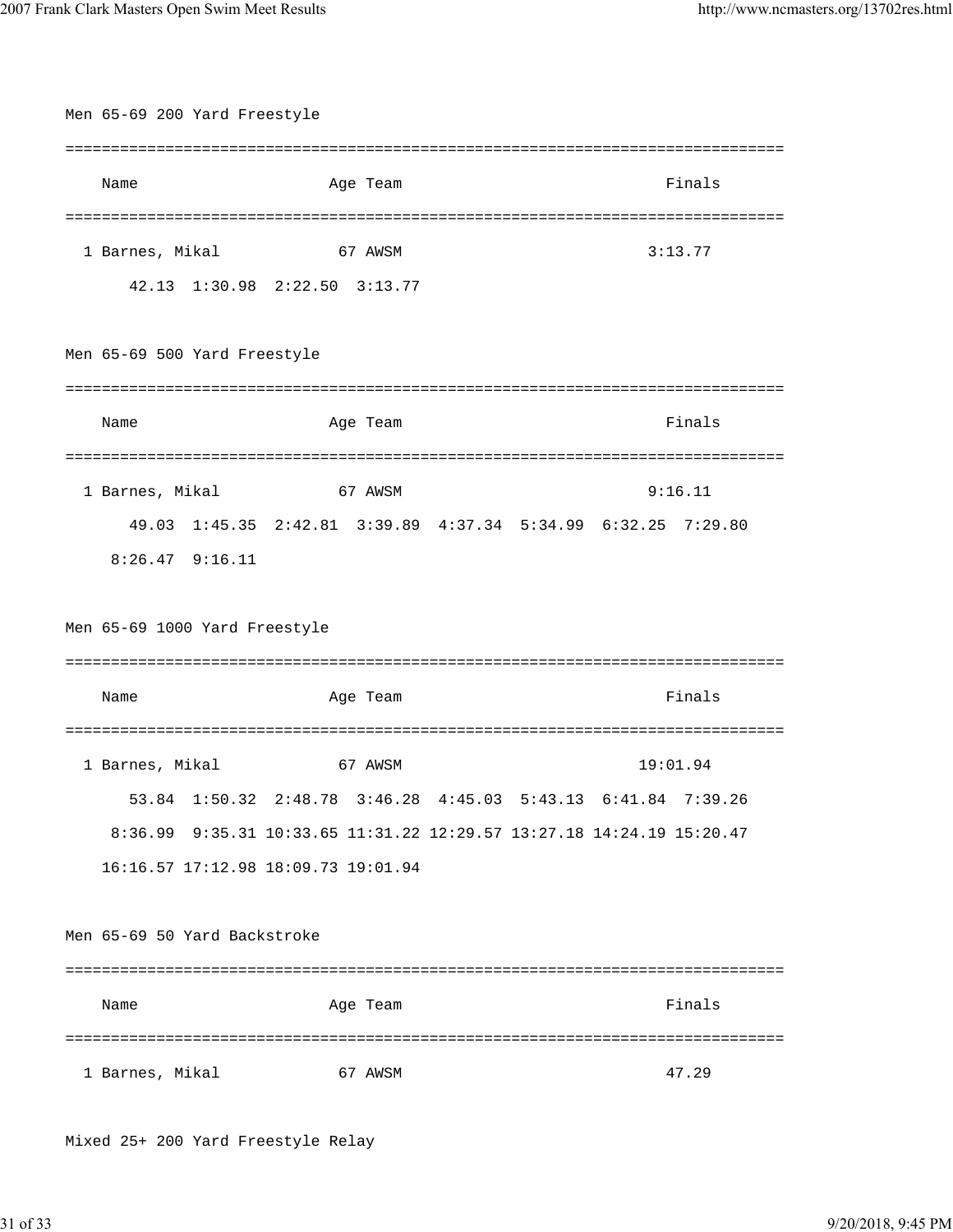=============================================================================== Team Finals and the contract of the contract of the contract of the contract of the contract of the contract of the contract of the contract of the contract of the contract of the contract of the contract of the contract o =============================================================================== 1 RALEIGH AREA MASTERS 'A' 2:03.16 1) Massengale, Susan W53 2) Stewart, Henry M43 3) Hecht, Erik M34 4) Brady, Kelly W28 37.96 1:09.50 1:39.02 2:03.16 Men 25+ 200 Yard Freestyle Relay =============================================================================== Team Finals and the contract of the contract of the contract of the contract of the contract of the contract of the contract of the contract of the contract of the contract of the contract of the contract of the contract o =============================================================================== 1 DURHAM AREA MASTERS 'A' 1:44.81 1) Orn, Mikael M45 2) Greenfield, Jason M30 3) Caruth, Joseph M25 4) Parr, Derek M32 26.44 52.79 1:20.00 1:44.81 2 DURHAM AREA MASTERS 'B' 2:12.68 1) Hamilton, Michael M48 2) Smith, Mark M51 3) Schroeder, Jan M36 4) Stanley, Marshall M33 31.84 1:11.94 1:41.20 2:12.68 Mixed 25+ 200 Yard Medley Relay =============================================================================== Team Finals and the contract of the contract of the contract of the contract of the contract of the contract of the contract of the contract of the contract of the contract of the contract of the contract of the contract o =============================================================================== 1 TRIAD MASTERS SWIMMING 'A' 2:09.17 1) Evans, Donald M45 2) Tandlmayer, Missy W30 3) Medendorp, Mark M29 4) Feimster, Melissa W28 31.76 1:07.80 1:33.65 2:09.17 2 DURHAM AREA MASTERS 'A' 2:24.00 1) Montieth, Kate W29 2) Stanley, Marshall M33 3) Hamilton, Michael M48 4) Newton, Danielle W28